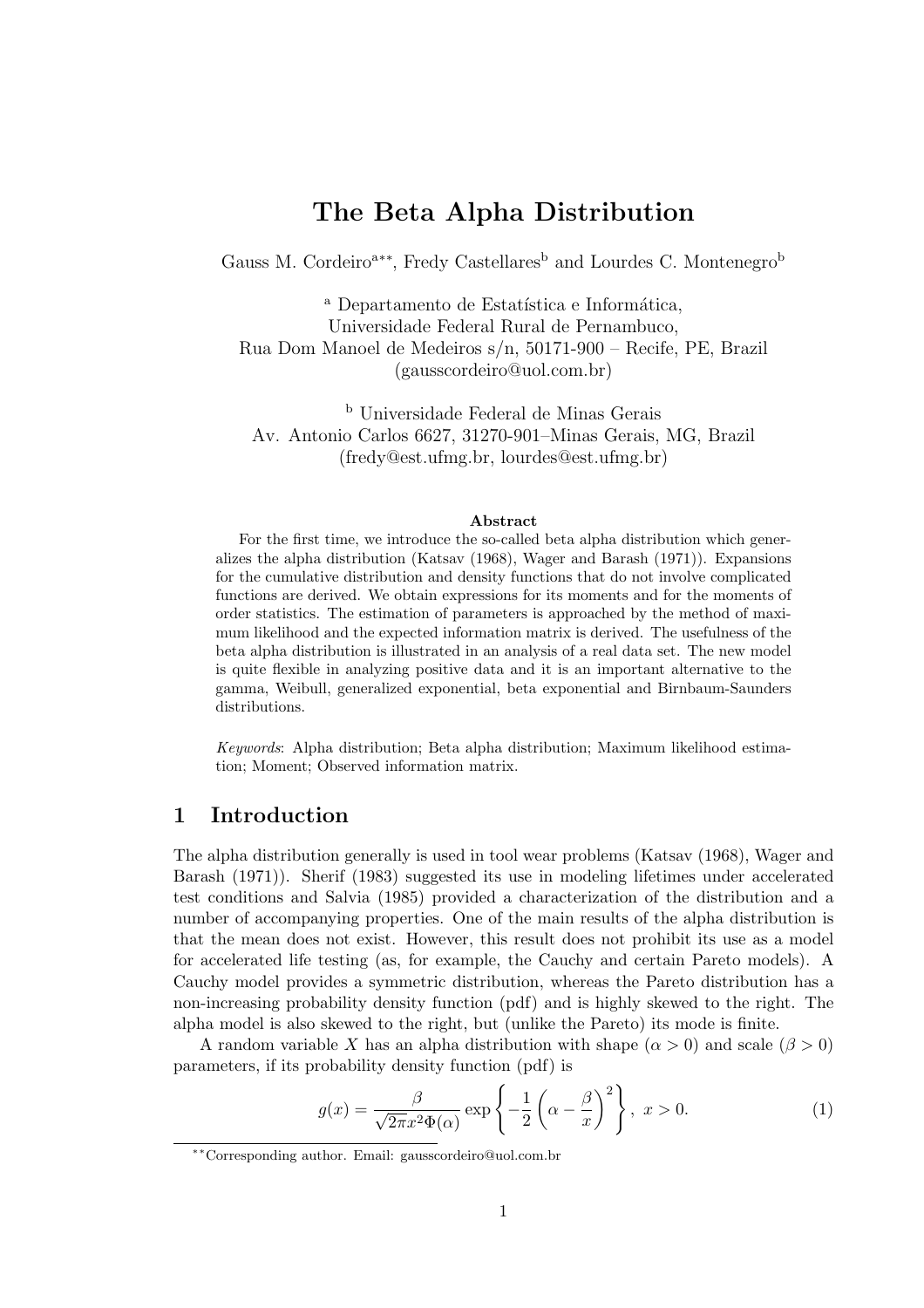Simple integration shows that the cumulative distribution function (cdf) of the alpha distribution is easily expressed in terms of the cdf of the standard normal distribution as

$$
G(x) = \frac{\Phi\left(\alpha - \frac{\beta}{x}\right)}{\Phi\left(\alpha\right)}.\tag{2}
$$

The hazard rate function corresponding to (1) is

$$
h(x) = \frac{\beta}{\sqrt{2\pi}x^2 \left[\Phi(\alpha) - \Phi(\alpha - \frac{\beta}{x})\right]} \exp\left\{-\frac{1}{2}\left(\alpha - \frac{\beta}{x}\right)^2\right\}.
$$
 (3)

Plots of the alpha density function for selected parameter values are given in Figure 1. The mode of the distribution is

$$
M = \beta \frac{(\sqrt{\alpha^2 + 8} - \alpha)}{4}.
$$

The mode M moves to the left (right) as  $\alpha$  ( $\beta$ ) increases. Figure 2 gives some of the possible shapes of the alpha cumulative function for selected parameter values. Figure 3 shows that the hazard rate function has an upside-down bathtub-shaped for different values of the parameters, which increases to a modal value and then decreases slowly.

In this paper, we introduce a new four-parameter distribution, so-called the beta alpha (BA) distribution, with the hope of wider applications for accelerated life testing in the area of engineering and other areas of research. This generalization includes the alpha distribution as special case. The new distribution due to its flexibility seems be an important model that can be used in a variety of problems in modeling of reliability.

It is interesting to know that there is a similarity between the density (1) and the inverse normal density function. The similarity is due to the fact that (1) is nothing but the density function of  $X = 1/Y$  if Y has a normal  $N(\mu, \sigma^2)$  distribution truncated to the left at zero (for  $\alpha = \mu/\sigma$  and  $\beta = 1/\sigma$ ).

The calculations in the paper involve some special functions, including the well-known error function defined by  $\overline{r}$ 

$$
erf(x) = \frac{2}{\sqrt{\pi}} \int_0^x exp(-t^2) dt,
$$

the incomplete beta function ratio, i.e. the cdf of the beta distribution with parameters  $a > 0$  and  $b > 0$ , given by

$$
I_x(a,b) = \frac{1}{B(a,b)} \int_0^x t^{a-1} (1-t)^{b-1} dt,
$$

the beta function defined by  $(\Gamma(\cdot))$  is the gamma function)

$$
B(a,b) = \int_0^1 w^{a-1} (1-w)^{b-1} dw = \frac{\Gamma(a)\Gamma(b)}{\Gamma(a+b)},
$$

the well-known hypergeometric function (Gradshteyn and Ryzhik, 2000) defined by (for  $\alpha_k > 0, \, \beta_k > 0, \, k = 1, 2, \cdots$ 

$$
{}_{p}F_{q}(\alpha_{1},\cdots,\alpha_{p};\beta_{1},\cdots,\beta_{q};x) = \sum_{k=0}^{\infty} \frac{(\alpha_{1})_{k}\cdots(\alpha_{p})_{k}}{(\beta_{1})_{k}\cdots(\beta_{q})_{k}} \frac{x^{k}}{k!},
$$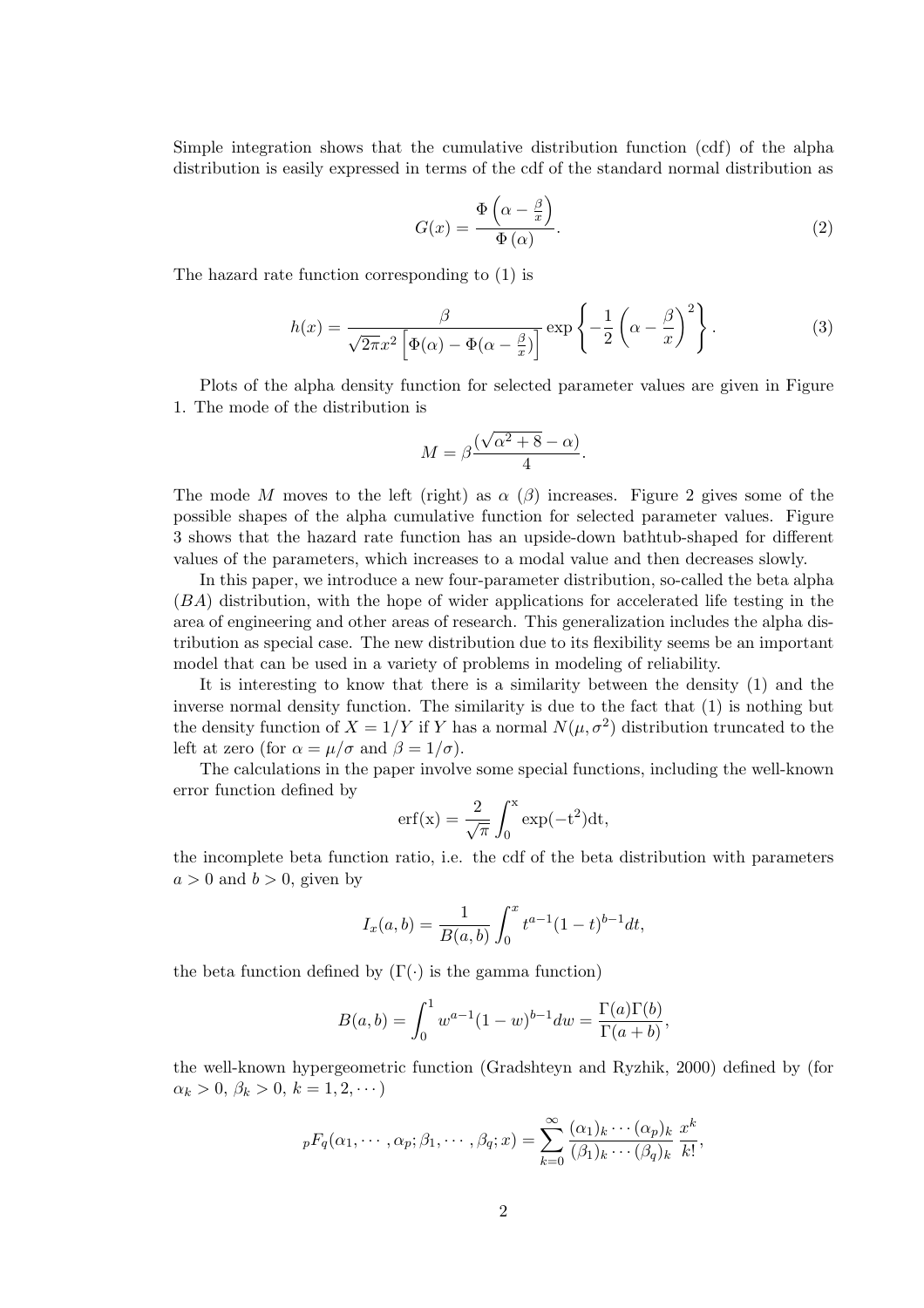

Figure 1: Plots of the alpha density (1) for some parameter values.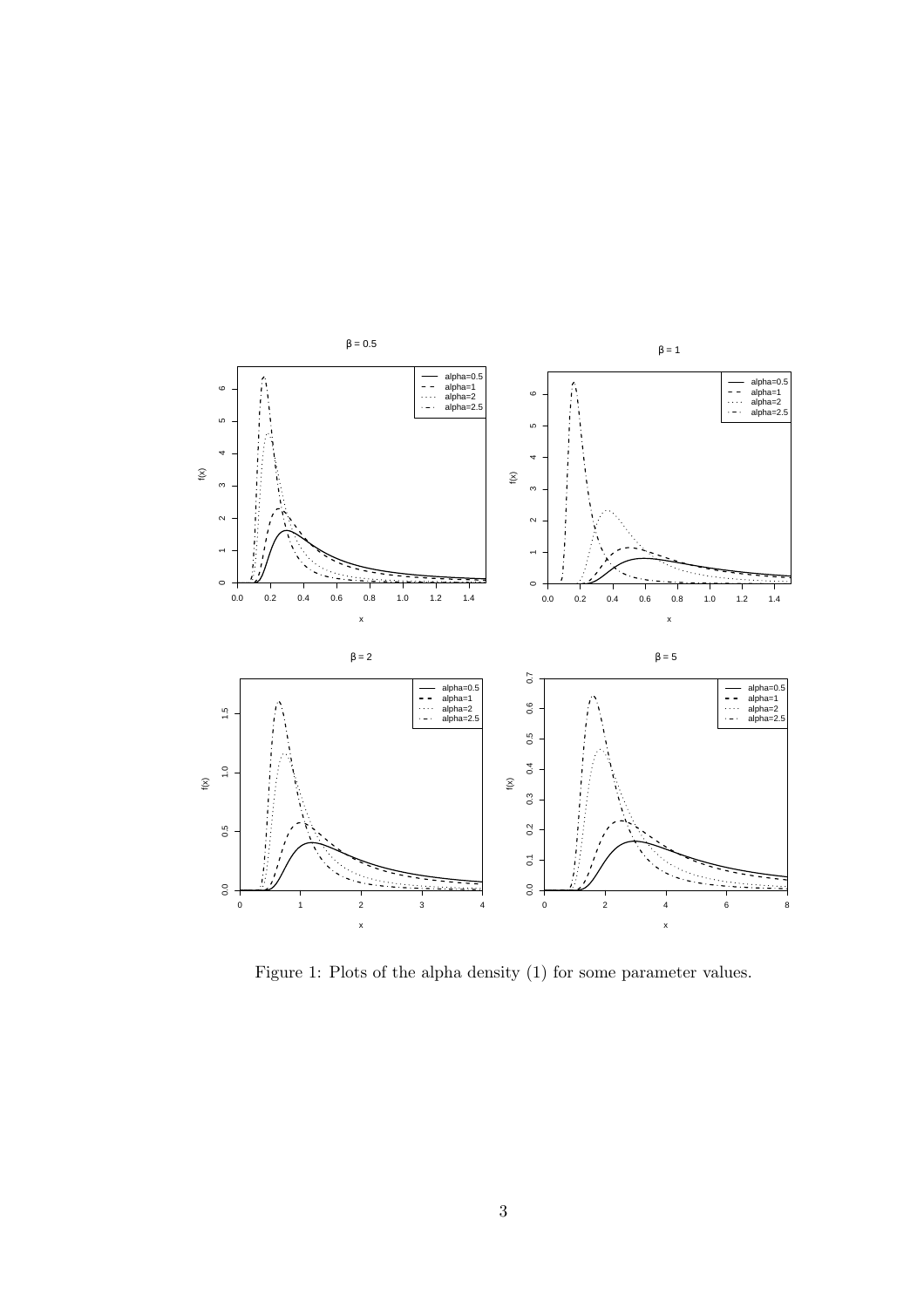

Figure 2: Plots of the alpha cdf (2) for some parameter values.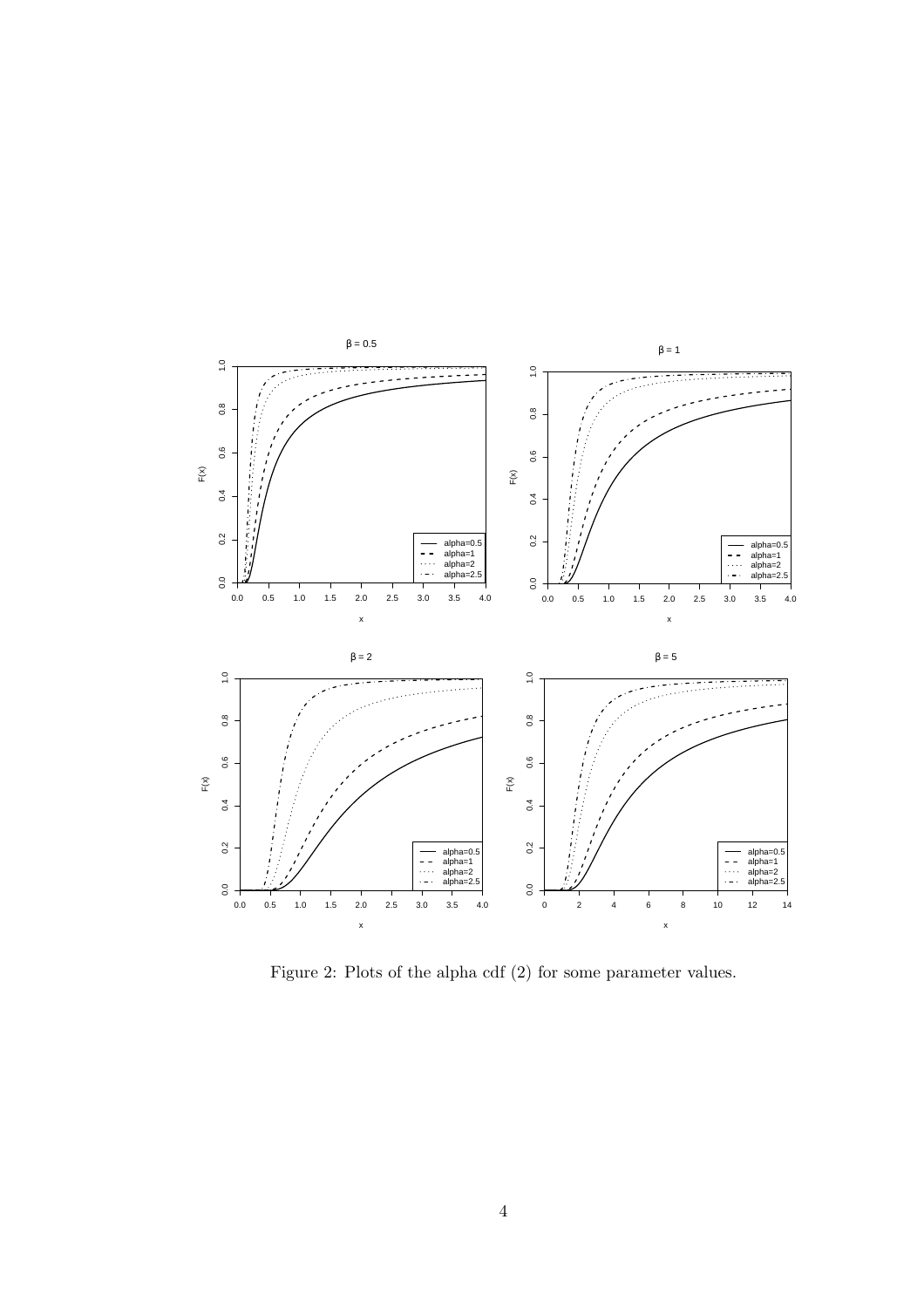

Figure 3: Plots of the alpha hazard rate (3) for some parameter values.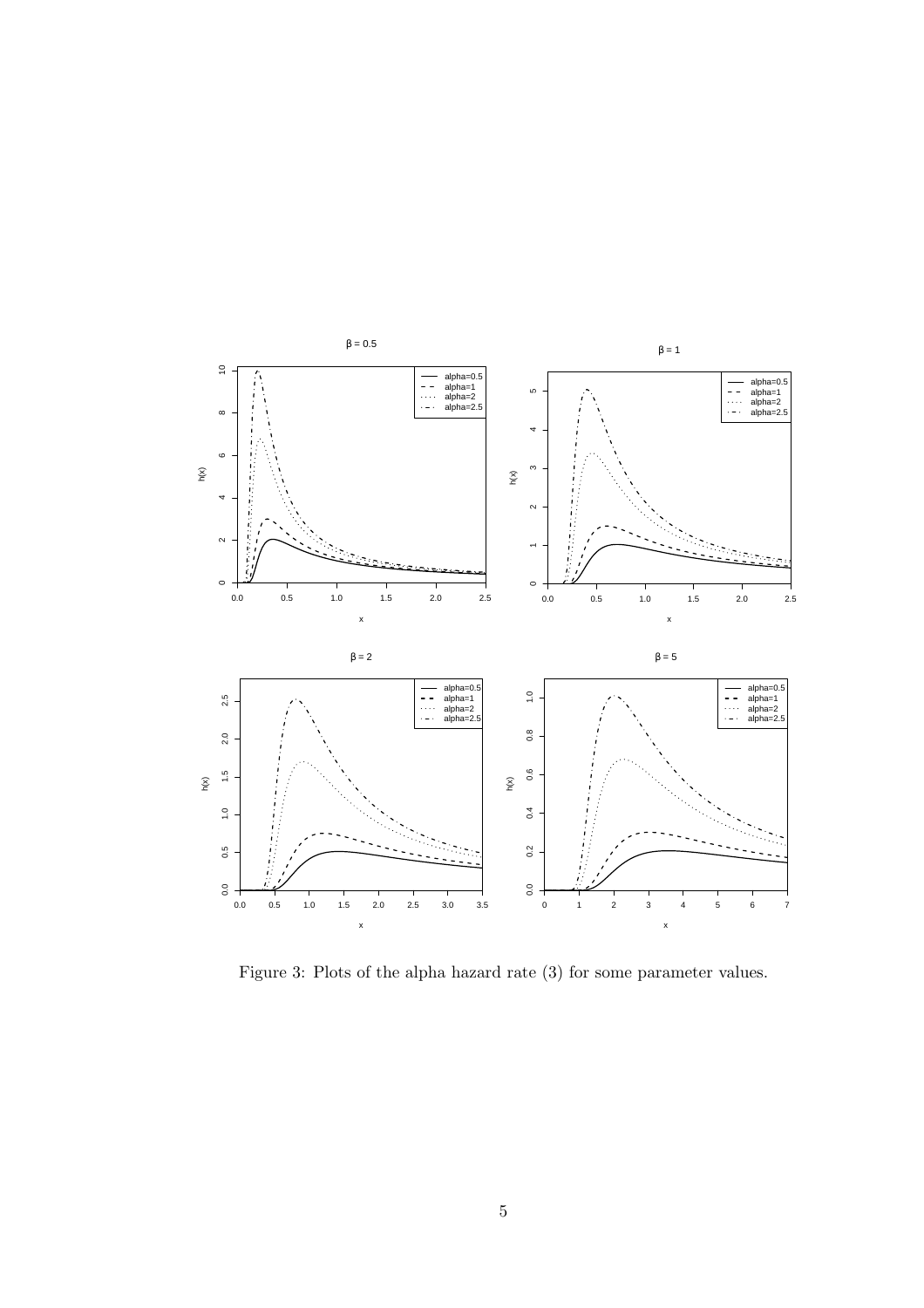where  $(\alpha)_i = \alpha(\alpha + 1) \dots (\alpha + i - 1)$  is the ascending factorial. Two important particular cases correspond to  $p = 2$  and  $q = 1$  giving  ${}_2F_1(\alpha, \beta; \gamma; x)$  and  $p = q = 1$  yielding the confluent hypergeometric function  $_1F_1(\alpha;\beta;x)$ .

Finally, we require the Laguerre function defined by

$$
L_{p/2}^{1/2} \left( \frac{\alpha^2}{2} \right) = \frac{\Gamma(p/2 + 1/2 + 1)}{\Gamma(p/2)} {}_1F_1(p/2; 1/2 + 1; \alpha^2/2).
$$

The rest of the paper is organized as follows. In Section 2, we define the BA distribution. Probability weighted moments (PWMs) are expectations of certain functions of a random variable defined when the ordinary moments of the random variable exist. In Section 3, we derive the PWMs of the alpha distribution. Section 4 provides a general expansion for the moments of the BA distribution. Its moment generating function (mgf) is derived in Section 5. Section 6 is devoted to mean deviations. Section 7 provides expansions for the BA order statistics. In Section 8, we derive the moments of order statistics and expansions for the L-moments defined by Hosking (1990) as expectations of certain linear combinations of order statistics. In Section 9, we discuss maximum likelihood estimation and calculate the elements of the observed information matrix. Two applications to real data in Section 10 illustrate the importance of the BA distribution. Finally, concluding remarks are given in Section 11.

## 2 The New Model

The generalization of the alpha distribution is motivated by the work of Eugene et al. (2002). One major benefit of the class of beta generalized distributions is its ability of fitting skewed data that can not be properly fitted by existing distributions. Consider starting from a parent cumulative function  $G(x)$ , they defined a class of generalized beta distributions by

$$
F(x) = \frac{1}{B(a,b)} \int_0^{G(x)} \omega^{a-1} (1-\omega)^{b-1} d\omega = I_{G(x)}(a,b),
$$
\n(4)

where  $a > 0$  and  $b > 0$  are two additional parameters whose role is to introduce skewness and to vary tail weight. The cdf  $G(x)$  could be quite arbitrary and  $F(x)$  is refereed to the beta  $G$  distribution. If  $V$  has a beta distribution with parameters  $a$  and  $b$ , application of  $X = G^{-1}(V)$  yields X with cumulative distribution (4).

We can express (4) in terms of the hypergeometric function, since the properties of this function are well established in the literature. We have

$$
F(x) = \frac{G(x)^a}{a B(a, b)} {}_2F_1(a, 1 - b, a + 1; G(x)).
$$

Some generalized beta distributions were discussed in recent literature. Eugene et al. (2002) defined the beta normal  $(BN)$  distribution by taking  $G(x)$  to be the cdf of the normal distribution and derived some of its first moments. Nadarajah and Kotz (2004) introduced the beta Gumbel  $(BGu)$  distribution by taking  $G(x)$  to be the cdf of the Gumbel distribution, provided expressions for the moments, and discussed the asymptotic distribution of the extreme order statistics and maximum likelihood estimation. Nadarajah and Gupta (2004) defined the beta Fréchet ( $BF$ ) distribution by taking  $G(x)$  to be the Fréchet distribution, derived the analytical shapes of the density and hazard rate functions and calculated the asymptotic distribution of the extreme order statistics. Nadarajah and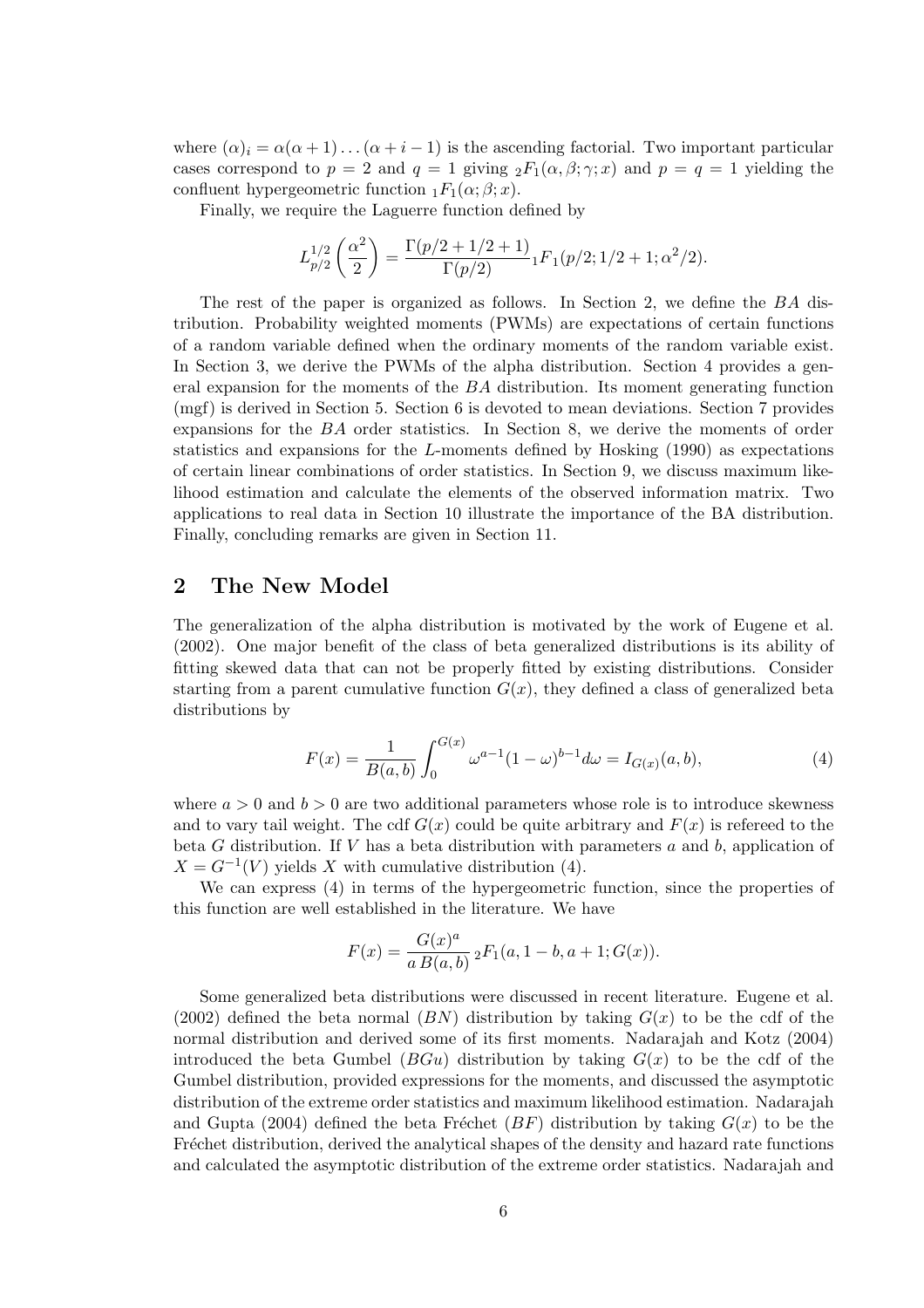Kotz (2005) proposed the beta exponential (BE) distribution and obtained the moment generating function, the first four cumulants, the asymptotic distribution of the extreme order statistics and estimated its parameters by the method of maximum likelihood.

The density function corresponding to (4) can be expressed as

$$
f(x) = \frac{g(x)}{B(a,b)}G(x)^{a-1}\{1 - G(x)\}^{b-1},
$$
\n(5)

where  $q(x) = dG(x)/dx$  is the density of the parent distribution. The density  $f(x)$  will be most tractable when both functions  $G(x)$  and  $g(x)$  have simple analytic expressions. Except for some special choices of these functions, the density  $f(x)$  will be difficult to deal with in generality.

The BA density function with four parameters  $\alpha, \beta, a$  and b, from now on denoted by  $BA(\alpha, \beta, a, b)$ , is given by

$$
f(x) = \frac{\beta \exp\left\{-\frac{1}{2}\left(\alpha - \frac{\beta}{x}\right)^2\right\}}{\sqrt{2\pi}x^2 B(a, b)\Phi\left(\alpha\right)^{a+b-1}} \Phi\left(\alpha - \frac{\beta}{x}\right)^{a-1} \left\{\Phi\left(\alpha\right) - \Phi\left(\alpha - \frac{\beta}{x}\right)\right\}^{b-1}, \quad x > 0. \tag{6}
$$

Evidently, the density function (6) does not involve any complicated function but generalizes a few known distributions. The alpha distribution arises as the particular case for  $a = b = 1$ . If  $b = 1$ , it leads to a new distribution termed here the exponentiated alpha  $(EA)$  distribution. The BA distribution is easily simulated as follows: if V has a beta distribution with parameters a and b, then  $X = \beta {\alpha - \Phi^{-1}(\Phi(\alpha)V)}^{-1}$  has the  $BA(\alpha, \beta, a, b)$  distribution.

The cdf and hazard rate function corresponding to (6) are given by

$$
F(x) = I_{\left[\frac{\Phi\left(\alpha - \frac{\beta}{x}\right)}{\Phi\left(\alpha\right)}\right]}(a, b) \tag{7}
$$

and

$$
h(x) = \frac{\beta \exp\left\{-\frac{1}{2}\left(\alpha - \frac{\beta}{x}\right)^2\right\}\Phi\left(\alpha - \frac{\beta}{x}\right)^{a-1}\left\{\Phi\left(\alpha\right) - \Phi\left(\alpha - \frac{\beta}{x}\right)\right\}^{b-1}}{\sqrt{2\pi}x^2B(a,b)\Phi\left(\alpha\right)^{a+b-1}\left[1 - I_{\left[\frac{\Phi\left(\alpha - \frac{\beta}{x}\right)}{\Phi\left(\alpha\right)}\right]}(a,b)\right]},\tag{8}
$$

respectively.

It is clear that the BA distribution is much more flexible than the alpha distribution. Plots of the density (6), cumulative distribution (7) and hazard rate function (8) for selected parameter values are displayed in Figures 4, 5 and 6, respectively.

# 3 Probability Weighted Moments

First proposed by Greenwood et al. (1979), PWMs are expectations of certain functions of a random variable whose mean exists. A general theory for PWMs covers the summarization and description of theoretical probability distributions and observed data samples, nonparametric estimation of the underlying distribution of an observed sample, estimation of parameters, quantiles of probability distributions and hypothesis tests. The PWM method can generally be used for estimating parameters of a distribution whose inverse form cannot be expressed explicitly. For several distributions, such as normal, log-normal and Pearson type three distributions, the expressions relating PWMs to the parameters of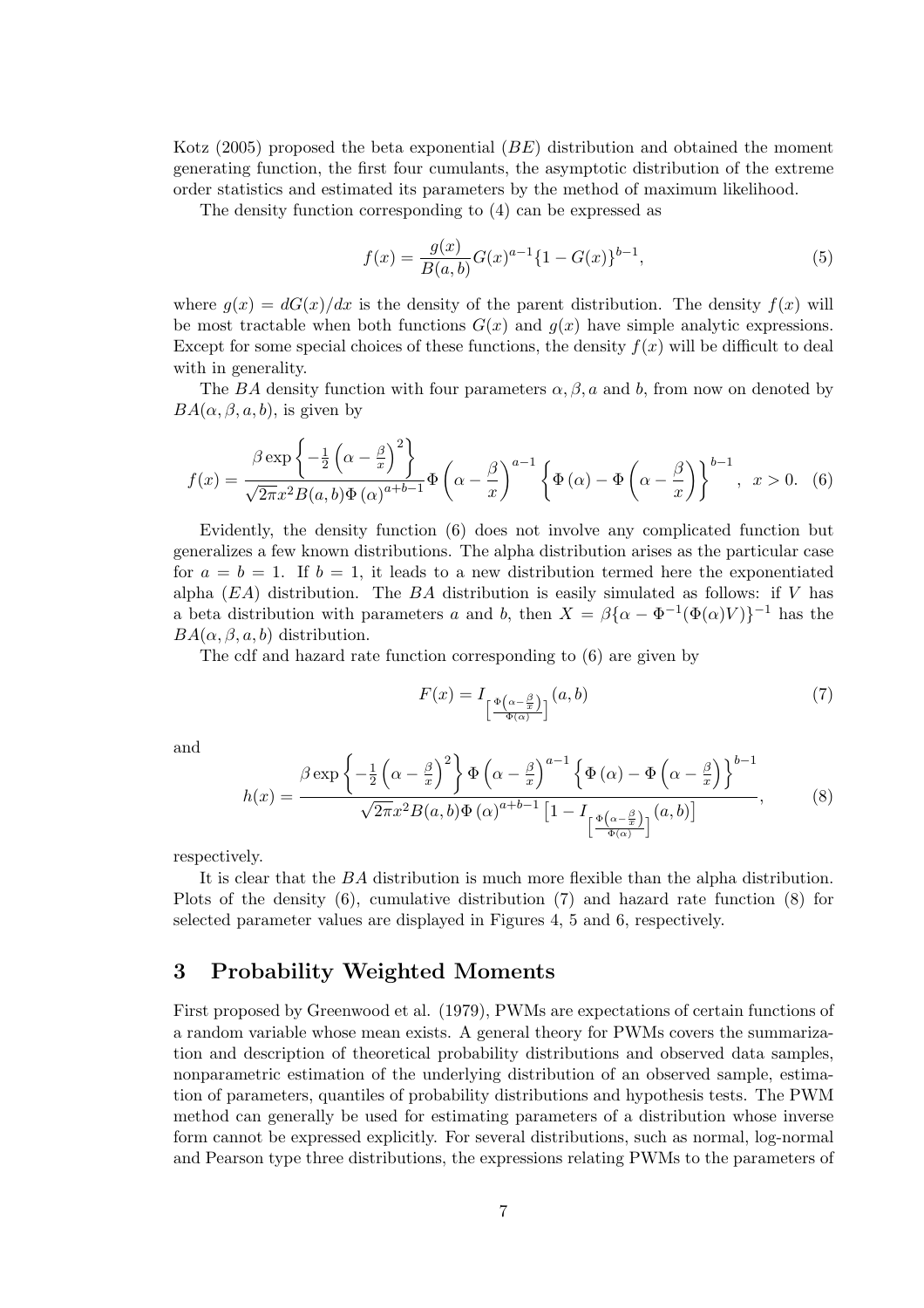

Figure 4: Plots of the BA density (6) for some parameter values.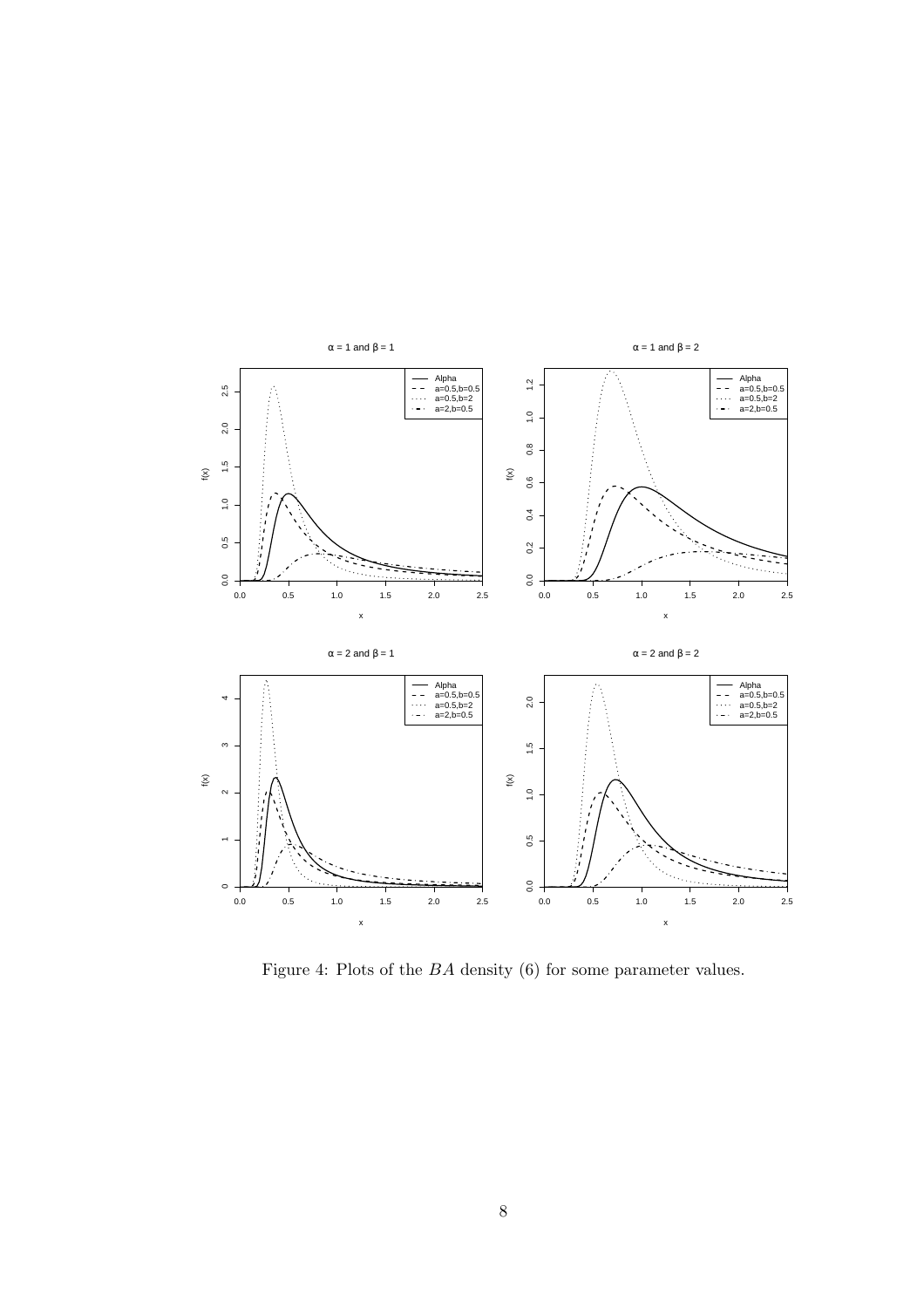

Figure 5: Plots of the BA cumulative function (7) for some parameter values.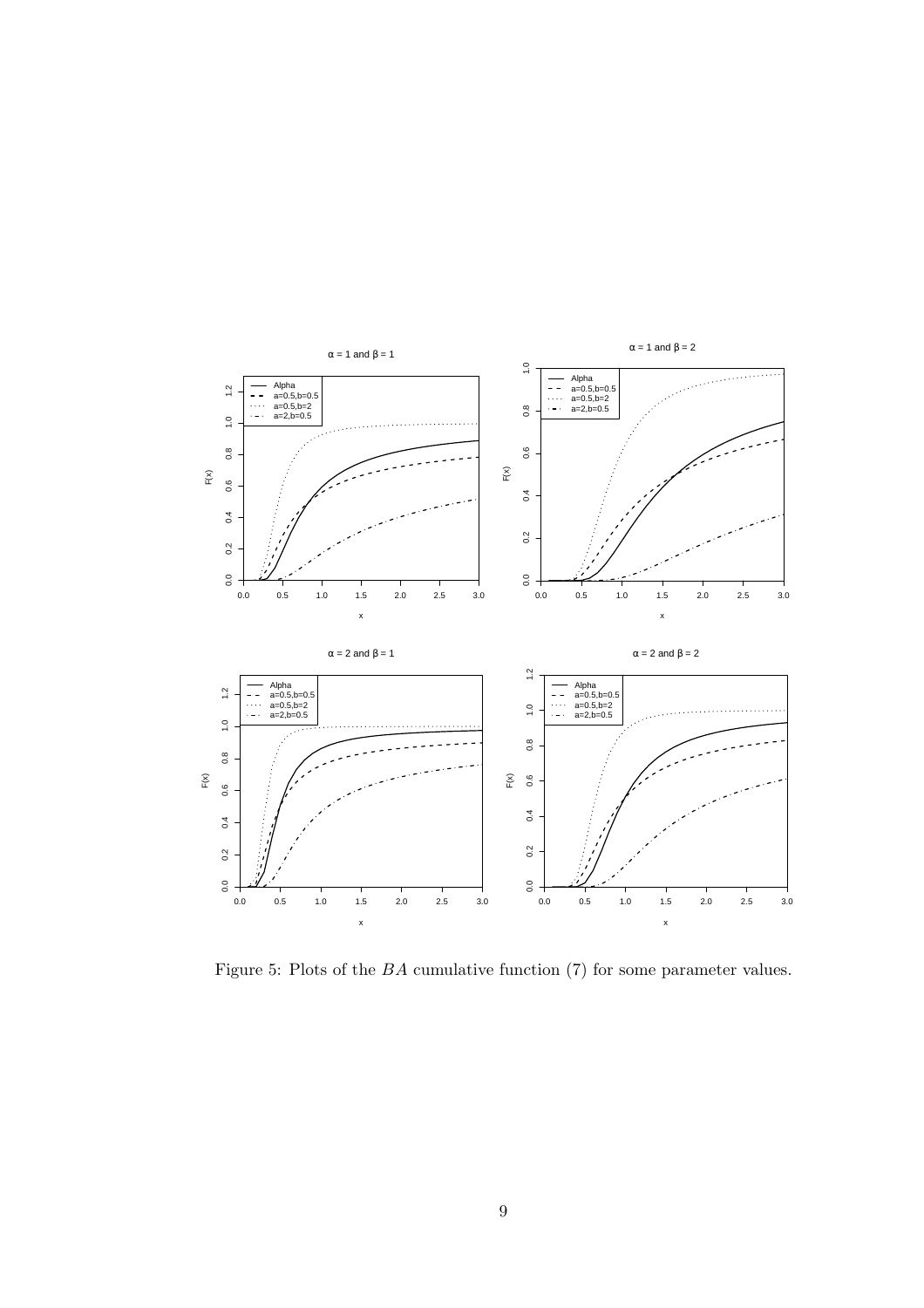

Figure 6: Plots of the BA hazard rate function (8) for some parameter values.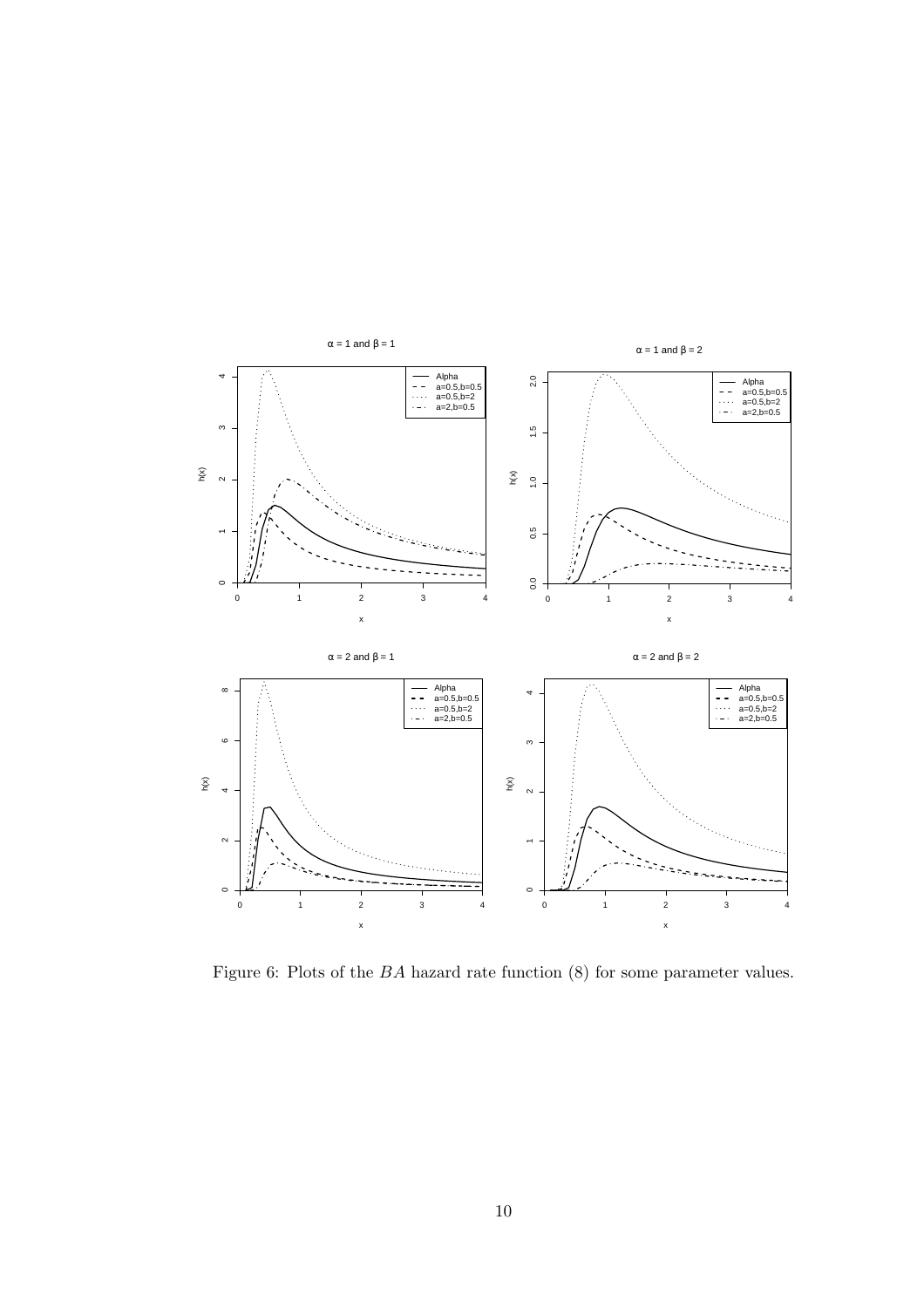the model have the same forms. Such expressions may be readily employed in practice for estimating the parameters. We calculate the PWMs of the alpha distribution since they are required to obtain the ordinary moments of the BA distribution.

The PWMs of the alpha distribution are formally defined by

$$
\tau_{s,r} = \int_0^\infty x^s G(x)^r g(x) dx.
$$

Equations  $(1)$  and  $(2)$  lead to

$$
\tau_{s,r} = c_1 \int_0^\infty x^{s-2} \left\{ \Phi\left(\alpha - \frac{\beta}{x}\right) \right\}^r \exp\left\{-\frac{1}{2}\left(\alpha - \frac{\beta}{x}\right)^2 \right\} dx,\tag{9}
$$

where  $c_1 = \frac{\beta}{\sqrt{2\pi}\epsilon}$  $\frac{\beta}{2\pi\Phi(\alpha)^{r+1}}$ . First, we obtain

$$
\left\{\Phi\left(\alpha - \frac{\beta}{x}\right)\right\}^r = \frac{1}{2^r} \left\{1 + \text{erf}\left(\frac{\alpha - \beta x^{-1}}{\sqrt{2}}\right)\right\}^r
$$

and the binomial expansion implies

$$
\left\{\Phi\left(\alpha - \frac{\beta}{x}\right)\right\}^r = \frac{1}{2^r} \sum_{j=0}^r \binom{r}{j} \text{erf}\left(\frac{\alpha - \beta x^{-1}}{\sqrt{2}}\right)^j.
$$

From the series expansion for the error function erf(.)

$$
erf(x) = \frac{2}{\sqrt{\pi}} \sum_{k=0}^{\infty} \frac{(-1)^k x^{2k+1}}{(2k+1)k!},
$$

the last equation becomes

$$
\left\{\Phi\left(\alpha - \frac{\beta}{x}\right)\right\}^r = \frac{1}{2^r} \sum_{j=0}^r \binom{r}{j} \left\{\sum_{k=0}^\infty a_k (\alpha - \beta x^{-1})^{2k+1}\right\}^j,
$$

where the coefficients  $a_k$  are given by  $a_k =$  $(-1)^k 2^{(1-2k)/2}$  $\frac{1}{\sqrt{\pi}(2k+1)k!}$ . Hence,

$$
\left\{\Phi\left(\alpha-\frac{\beta}{x}\right)\right\}^r = \frac{1}{2^r} \sum_{j=0}^r \binom{r}{j} \sum_{k_1,\dots,k_j=0}^\infty A(k_1,\dots,k_j) \big(\alpha-\beta x^{-1}\big)^{2s_j+j},
$$

where  $A(k_1, \ldots, k_j) = a_{k_1} \ldots a_{k_j}$  and  $s_j = k_1 + \cdots + k_j$ . Using the binomial expansion, we have

$$
\left\{\Phi\left(\alpha-\frac{\beta}{x}\right)\right\}^r = \frac{1}{2^r} \sum_{j=0}^r \binom{r}{j} \sum_{k_1,\dots,k_j=0}^{\infty} \sum_{m=0}^{2s_j+j} A(k_1,\dots,k_j) \binom{2s_j+j}{m} \alpha^{2s_j+j-m} (-\beta x^{-1})^m.
$$

Inserting the last equation into (9) and interchanging terms, we obtain

$$
\tau_{s,r} = \frac{c_1}{2^r} \sum_{j=0}^r \binom{r}{j} \sum_{k_1,\dots,k_j=0}^{\infty} \sum_{m=0}^{2s_j+j} A(k_1,\dots,k_j) \binom{2s_j+j}{m} \alpha^{2s_j+j-m} (-\beta)^m I(s-m-2,\alpha,\beta). \tag{10}
$$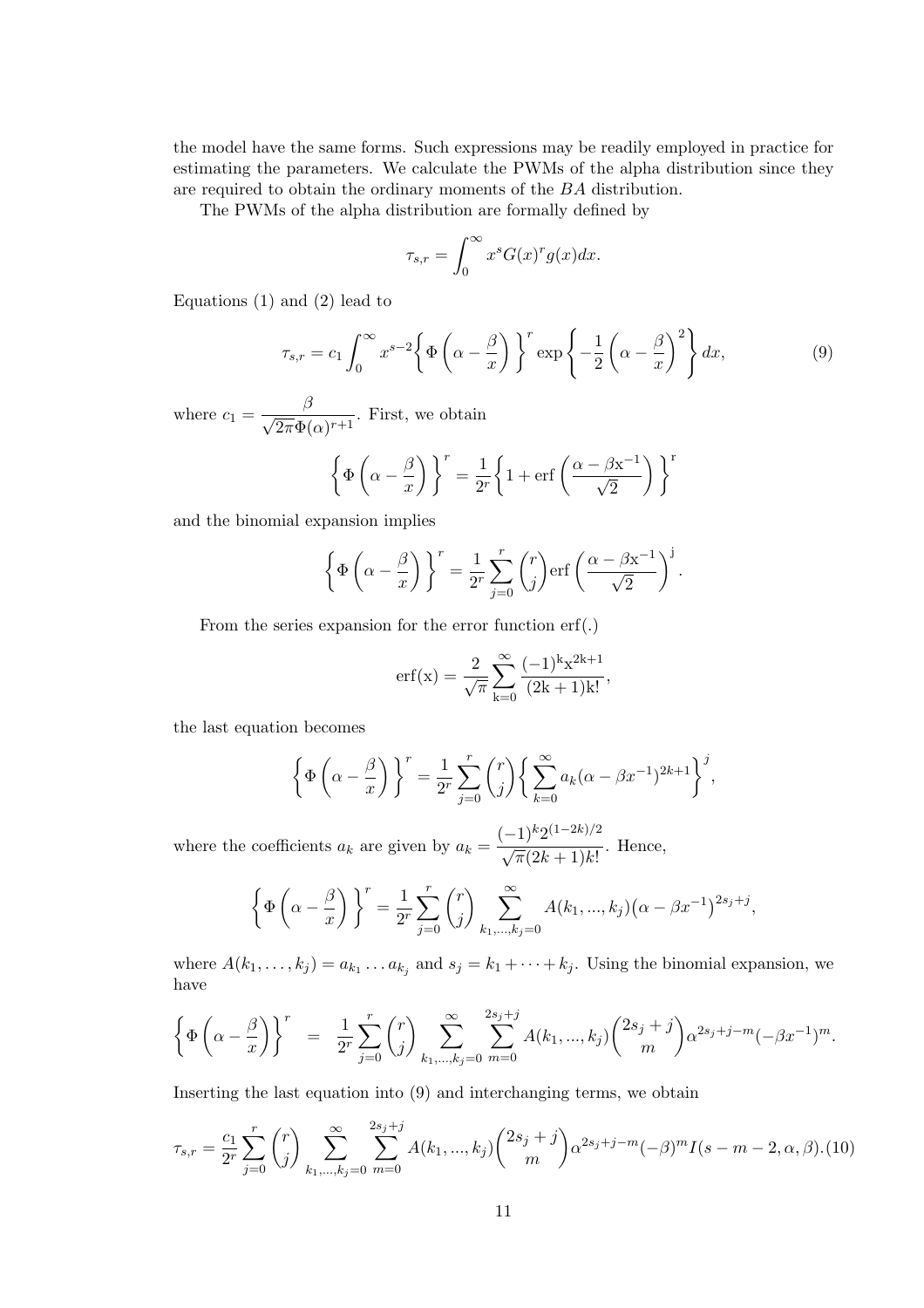Here,  $I(p, \alpha, \beta)$  is the integral easily obtained by

$$
I(p, \alpha, \beta) = \int_0^\infty x^p \exp\left\{-\frac{1}{2}\left(\alpha - \frac{\beta}{x}\right)^2\right\} dx
$$
  
=  $\frac{1}{\sqrt{\pi}} \left[2^{(-3/2 - p/2)}\beta^{(p+1)} \exp^{-\alpha^2/2}\left[-\frac{1}{2}\frac{\sqrt{2}\pi^2\alpha\beta L_{p/2}^{1/2}\left(\frac{\alpha^2}{2}\right)}{\sqrt{\beta^2}\sin\left(\frac{p}{2}\pi\right)\Gamma\left(\frac{3}{2}+\frac{p}{2}\right)}\right]$   
 $-\frac{1}{2}\frac{\pi^2(\alpha^2 + 1)L_{p/2}^{1/2}\left(\frac{\alpha^2}{2}\right)}{\cos\left(\frac{p}{2}\pi\right)\Gamma\left(2 + \frac{p}{2}\right)} + \frac{1}{2}\frac{\pi^2\alpha^2 L_{p/2}^{3/2}\left(\frac{\alpha^2}{2}\right)}{\cos\left(\frac{1}{2}\pi\right)\Gamma\left(2 + \frac{p}{2}\right)}\right],$ 

where  $L_{n/2}^{1/2}$  $p/2$  $\overline{a}$  $\alpha^2$ 2 and  $_1F_1(p/2;1/2+1;\alpha^2/2)$  are the Laguerre and confluent hypergeometric functions (see Section 1). Equation (10) for the PWM of the alpha distribution is the main result of this section.

### 4 Moments

The cdf  $F(x)$  and pdf  $f(x)$  of the beta G distribution are usually straightforward to compute numerically from the baseline functions  $G(x)$  and  $g(x)$  from equations (4) and (5) using statistical software with numerical facilities. Here, we provide expansions for these functions in terms of infinite (or finite) weighted sums of powers of  $G(x)$  which will prove useful in our case where  $G(x)$  does not have a simple expression. In subsequent sections, we use these expansions to obtain formal expressions for the moments of the BA distribution and for the density of the order statistics and their moments.

For  $b > 0$  real non-integer, the series representation for  $(1 - w)^{b-1}$  yields

$$
\int_0^x w^{a-1} (1-w)^{b-1} dw = \sum_{j=0}^\infty \frac{(-1)^j \binom{b-1}{j}}{(a+j)} x^{a+j},\tag{11}
$$

where the binomial coefficient is defined for any real. If b is an integer, the index  $j$  in the sum (11) stops at  $b-1$ . We define the constants

$$
w_j(a,b) = \frac{(-1)^j {b-1 \choose j}}{(a+j)}.
$$

Combining equations (4) and (11), the cumulative distribution of any beta  $G$  can be written as

$$
F(x) = \frac{1}{B(a,b)} \sum_{r=0}^{\infty} w_r(a,b) G(x)^{a+r}.
$$
 (12)

If a is an integer, equation (12) gives the cdf of the beta  $G$  distribution as an infinite sum of powers of  $G(x)$ . Otherwise, if a is real non-integer, we can expand  $G(x)^{a+j}$  using equation (27) in the Appendix, and then the cumulative function  $F(x)$  can be expressed as an infinite power series expansion of the baseline  $G(x)$ 

$$
F(x) = \frac{1}{B(a,b)} \sum_{r=0}^{\infty} t_r(a,b) G(x)^r,
$$
\n(13)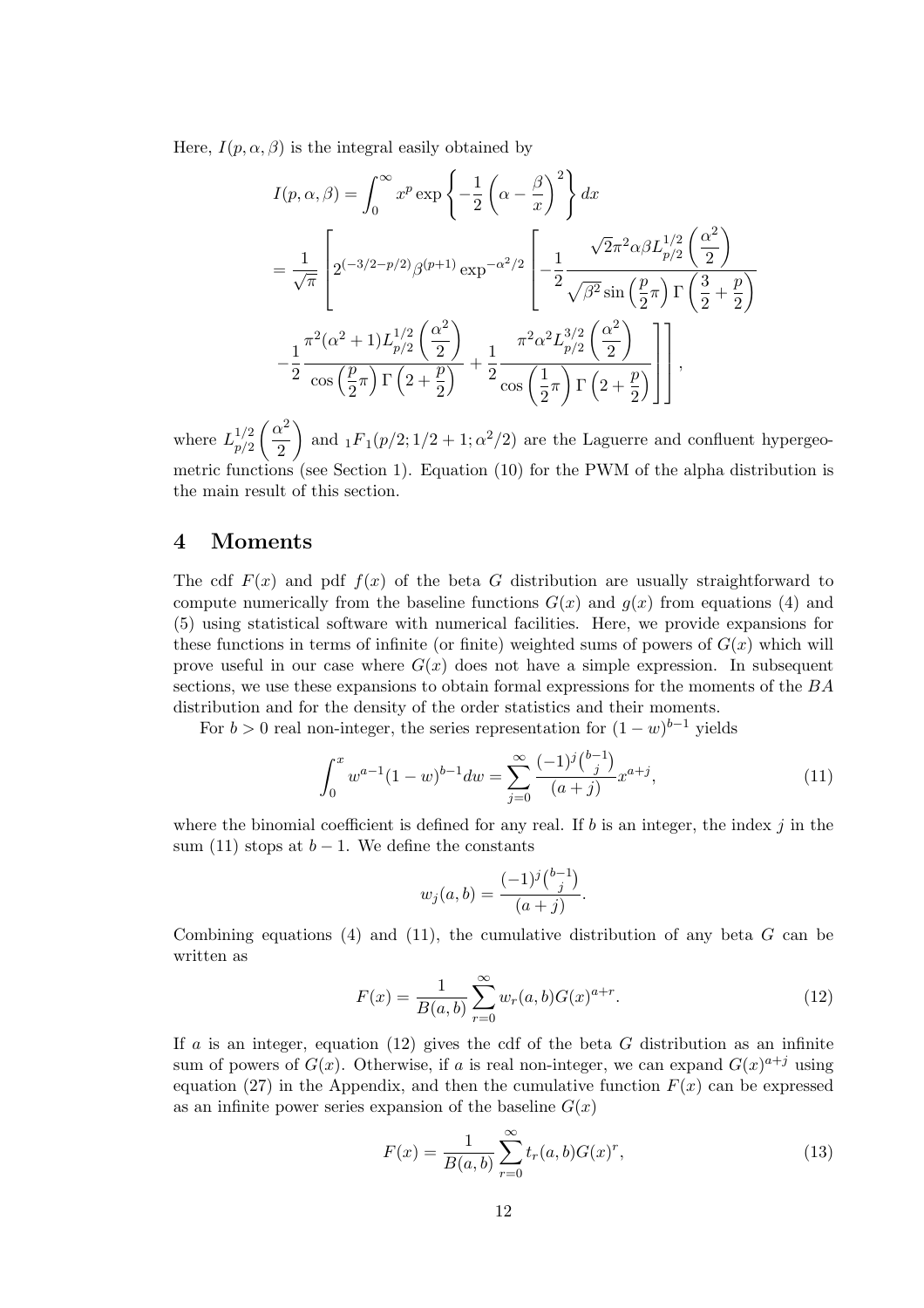where

$$
t_r(a,b) = \sum_{l=0}^{\infty} w_l(a,b)s_r(a+l),
$$

and the quantities  $s_r(a + j)$  are easily determined from equation (28) in the Appendix.

Expansions for the density of the beta G distribution are immediately obtained by simple differentiation of equations (12) and (13) for  $a > 0$  integer and  $a > 0$  real noninteger, respectively. We have

$$
f(x) = \frac{g(x)}{B(a,b)} \sum_{r=0}^{\infty} (a+r) w_r(a,b) G(x)^{a+r-1}
$$
 (14)

and

$$
f(x) = \frac{g(x)}{B(a,b)} \sum_{r=0}^{\infty} (r+1) t_{r+1}(a,b) G(x)^r.
$$
 (15)

Expansions (14) and (15) are the main results of this section. The sth moment of the beta G distribution can then be written as an infinite sum of convenient PWMs of the parent distribution G. These expansions are readily computed numerically using standard statistical software. They (and other expansions in the paper) can also be evaluated in symbolic computation software such as Mathematica and Maple. These symbolic software have currently the ability to deal with analytic expressions of formidable size and complexity. In numerical applications, a large natural number  $N$  can be used in the sums instead of infinity.

For a integer, equation (14) yields

$$
E(X^{s}) = \sum_{r=0}^{\infty} \frac{(a+r)w_r(a,b)}{B(a,b)} \int_0^{\infty} x^{s} G(x)^{a+r-1} g(x) dx
$$

and then

$$
E(X^{s}) = \sum_{r=0}^{\infty} \frac{(a+r)w_r(a,b)}{B(a,b)} \tau_{s,a+r-1}.
$$

For a real non-integer, equation (15) implies

$$
E(X^{s}) = \sum_{r=0}^{\infty} \frac{(r+1)t_{r+1}(a,b)}{B(a,b)} \int_{0}^{\infty} x^{s} G(x)^{r} g(x) dx
$$

and then

$$
E(X^{s}) = \sum_{r=0}^{\infty} \frac{(r+1)t_{r+1}(a,b)}{B(a,b)} \tau_{s,r}.
$$

From these expansions, we can obtain the moments of the BA distribution as infinite sums of certain PWMs of the alpha distribution.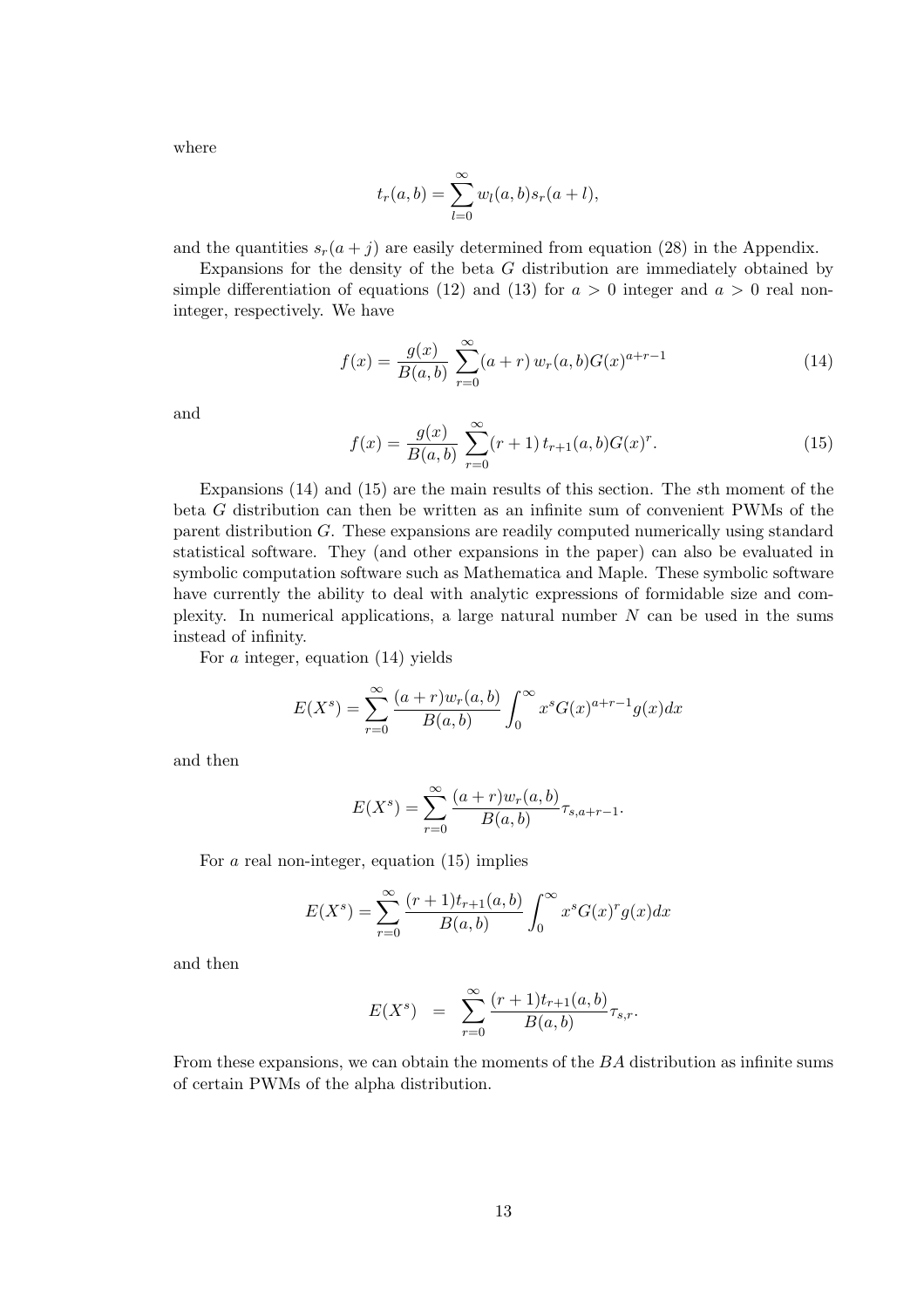# 5 Moment generating function

For  $a > 0$  integer, the moment generating function (mgf) of the BA distribution can be determined from equation (14) as

$$
M_X(t) = \sum_{r=0}^{\infty} \frac{(a+r)w_r(a,b)}{B(a,b)} \int_0^{\infty} \exp(tx) G(x)^{a+r-1} g(x) dx.
$$

We have

$$
\int_0^\infty \exp(tx) G(x)^{a+r-1} g(x) dx = \sum_{l=0}^\infty \frac{t^l}{l!} \int_0^\infty x^l G(x)^{a+r-1} g(x) dx
$$

and then

$$
M_X(t) = \sum_{r=0}^{\infty} \sum_{l=0}^{\infty} \frac{(r+1)t_{r+1}(a,b)t^l}{B(a,b)l!} \tau_{l,a+r-1}.
$$

For  $a > 0$  real non-integer, the mgf is obtained from (15). It reduces to

$$
M_X(t) = \sum_{r=0}^{\infty} \frac{(r+1)t_{r+1}(a,b)}{B(a,b)} \int_0^{\infty} \exp(tx) G(x)^r g(x) dx
$$

and then

$$
\int_0^\infty \exp(tx) G(x)^r g(x) dx = \sum_{l=0}^\infty \frac{t^l}{l!} \int_0^\infty x^l G(x)^r g(x) dx.
$$

Hence,

$$
M_X(t) = \sum_{r=0}^{\infty} \sum_{l=0}^{\infty} \frac{(r+1)t_{r+1}(a,b)t^l}{B(a,b)l!} \tau_{l,r}.
$$

# 6 Mean Deviations

The amount of scatter in a population is evidently measured to some extent by the totality of deviations from the mean and median. If X has the BA distribution with cdf  $F(x)$ , we can derive the mean deviations about the mean  $\mu = E(X)$  and about the median m from the relations

$$
\delta_1 = \int_0^\infty |x - \mu| f(x) dx \text{ and } \delta_2 = \int_0^\infty |x - m| f(x) dx.
$$

respectively. The median is the solution of the non-linear equation

$$
I_{\left[\frac{\Phi\left(\alpha-\frac{\beta}{m}\right)}{\Phi\left(\alpha\right)}\right]}(a,b)=1/2.
$$

Defining the integral  $I(s) = \int_0^s x f(x) dx$ , these measures can be calculated from

$$
\delta_1 = 2\mu F(\mu) - 2I(\mu) \text{ and } \delta_2 = E(X) - 2I(m), \tag{16}
$$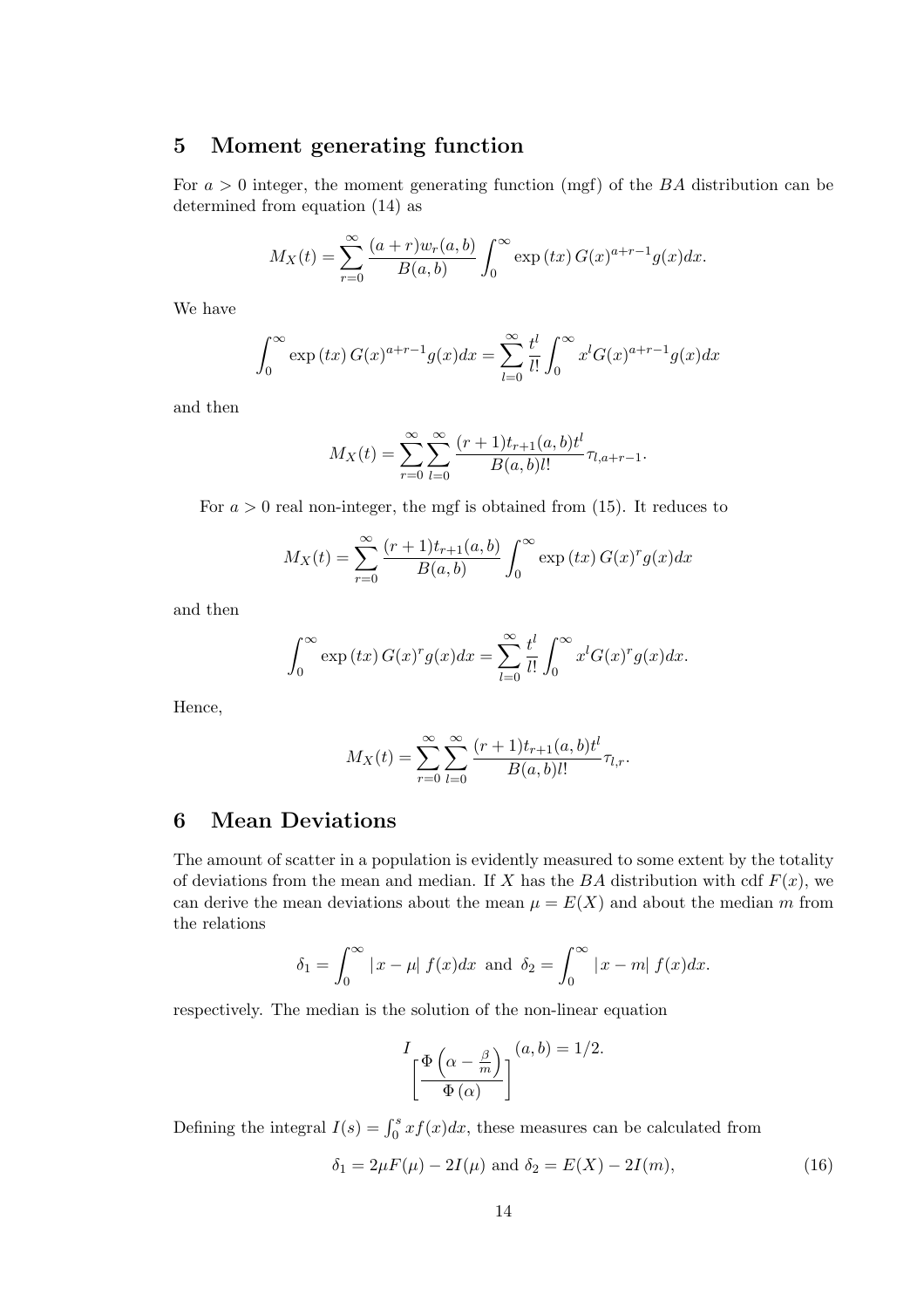where  $F(\mu)$  is easily obtained from equation (7). We now derive formulas to obtain the integral  $I(s)$ . Setting

$$
\rho(s,r;\alpha,\beta) = \int_0^s x g(x) G(x)^r dx,
$$

we can obtain from equation (14) for  $a > 0$  integer

$$
I(\mu) = \sum_{r=0}^{\infty} \frac{(a+r) w_r(a,b)}{B(a,b)} \rho(\mu, a+r-1; \alpha, \beta)
$$

and from equation (15) for  $a > 0$  real non-integer

$$
I(\mu) = \sum_{r=0}^{\infty} \frac{(r+1) t_{r+1}(a, b)}{B(a, b)} \rho(\mu, r; \alpha, \beta).
$$

Combining (2) and (10) and defining

$$
J(s, -m-1; \alpha, \beta) = \int_0^s x^{-m-1} \exp\left\{\frac{1}{2} \left(\alpha - \frac{\beta}{x}\right)^2\right\} dx,
$$

we can write

$$
\rho(s,r;\alpha,\beta) = \frac{\beta}{\sqrt{2\pi}2^{r}\Phi^{r+1}(\alpha)} \sum_{j=0}^{r} {r \choose j} \sum_{k_1,\dots,k_j=0}^{\infty} \sum_{m=0}^{2s_j+j} A(k_1,\dots,k_j)
$$

$$
{2s_j+j \choose m} \alpha^{2s_j+j-m} (-\beta)^m J(s,-m-1;\alpha,\beta),
$$

where  $s_j$  and  $A(k_1, \ldots, k_j)$  were defined before. Setting  $t = \alpha - \beta/x$ , the last integral reduces to  $\mathbf{r}$ 

$$
J(s, -m-1; \alpha, \beta) = \int_{-\infty}^{\alpha - \beta/s} \frac{1}{\beta^m} (\alpha - t)^{m-1} \exp\left(-\frac{t^2}{2}\right) dt
$$

and using the binomial expansion and interchanging terms, it becomes

$$
J(s, -m-1; \alpha, \beta) = \sum_{l=0}^{\infty} \frac{(-1)^l \alpha^{m-l-l}}{\beta^m} {m-1 \choose l} \int_{-\infty}^{\alpha - \beta/s} t^l \exp\left(-\frac{t^2}{2}\right) dt.
$$

We now define

$$
G(l) = \int_0^\infty x^l e^{-x^2/2} dx = 2^{(l-1)/2} \Gamma(l+1/2).
$$

In order to evaluate the integral in  $J(s, -m-1; \alpha, \beta)$ , it is necessary to consider two cases. If  $\alpha - \beta/s < 0$ , we have

$$
\int_{-\infty}^{\alpha-\beta/s} t^l \exp(-\frac{t^2}{2}) dt = (-1)^l G(l) + (-1)^{l+1} \int_0^{-(\alpha-\beta/s)} t^l \exp(-\frac{t^2}{2}) dt.
$$

If  $\alpha - \beta/s > 0$ , we have

$$
\int_{-\infty}^{\alpha-\beta/s} t^l \exp(-\frac{t^2}{2}) dt = (-1)^l G(l) + \int_0^{\alpha-\beta/s} t^l \exp(-\frac{t^2}{2}) dt.
$$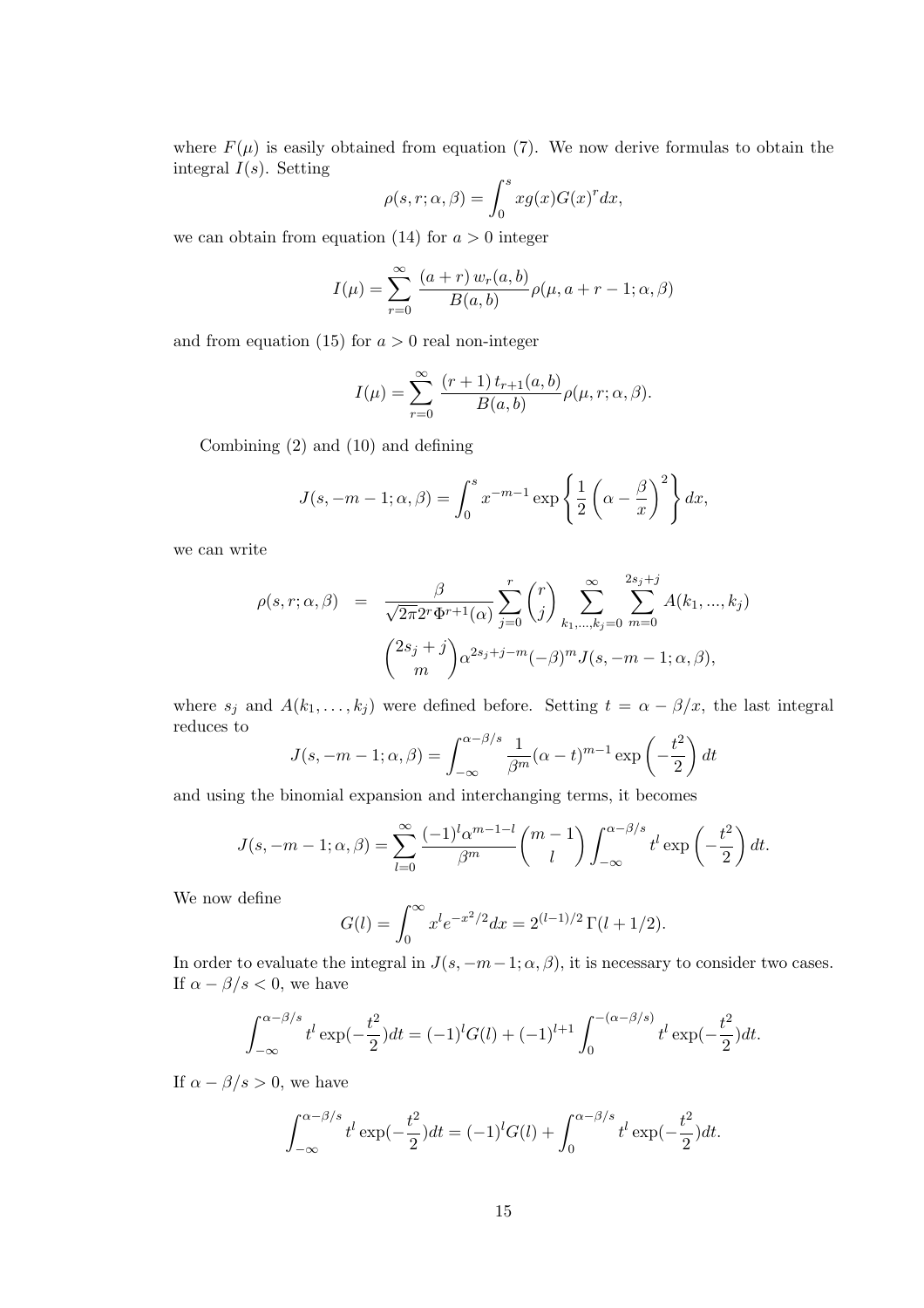Further, the integrals of the type  $\int_0^q x^l e^{-x^2/2} dx$  can be easily determined as Whittaker and Watson (1990).

$$
\int_0^q x^l \exp\left(-\frac{x^2}{2}\right) dx = \frac{2^{l/4+1/4} q^{l/2+1/2} e^{-q^2/4}}{(l/2+1/2)(l+3)} M_{l/4+1/4,l/4+3/4}(q^2/4) + \frac{2^{l/4+1/4} q^{l/2-3/2} e^{-q^2/4}}{l/2+1/2} M_{l/4+5/4,l/4+3/4}(q^2/4),
$$

where  $M_{k,m}(x)$  is the Whittaker function. This function can be expressed in terms of the confluent hypergeometric function  ${}_1F_1$  (see Section 1) as  $M_{k,m}(x) = e^{-x/2}x^{m+1/2}{}_1F_1(\frac{1}{2} +$  $m-k; 1+2m; x$ . Hence, we have all quantities to calculate  $J(s, -m-1; \alpha, \beta)$ ,  $\rho(s, r; \alpha, \beta)$ ,  $I(\mu)$  and then the mean deviations (16).

### 7 Order Statistics

Order statistics make their appearance in many areas of statistical theory and practice. The density  $f_{i:n}(x)$  of the *i*th order statistic for  $i = 1, \ldots, n$  from data values  $X_1, \ldots, X_n$ following the beta G distribution is

$$
f_{i:n}(x) = \frac{1}{B(i, n-i+1)} f(x) F(x)^{i-1} \{1 - F(x)\}^{n-i}
$$

and then

$$
f_{i:n}(x) = \frac{1}{B(i, n-i+1)} f(x) \sum_{j=0}^{n-i} (-1)^j {n-i \choose j} F(x)^{i+j-1}.
$$
 (17)

Combining (5) and (17), the density of the ith order statistic becomes

$$
f_{i:n}(x) = \frac{g(x)G(x)^{a-1}\{1 - G(x)\}^{b-1}}{B(a,b)B(i,n-i+1)} \sum_{j=0}^{n-i} (-1)^j \binom{n-i}{j} F(x)^{i+j-1}.
$$
 (18)

By application of an equation in Section 0.314 of Gradshteyn and Ryzhik (2000) for power series raised to powers, we have for any j positive integer

$$
\left(\sum_{i=0}^{\infty} a_i u^i\right)^j = \sum_{i=0}^{\infty} c_{j,i} u^i,
$$
\n(19)

where the coefficients  $c_{j,i}$  for  $i = 1, 2, \ldots$  can be easily obtained from the recurrence equation

$$
c_{j,i} = (ia_0)^{-1} \sum_{m=1}^{i} (jm - i + m)a_m c_{j,i-m}, \qquad (20)
$$

with  $c_{j,0} = a_0^j$ <sup>0</sup><sub>0</sub>. The coefficient  $c_{j,i}$  comes from  $c_{j,0},\ldots,c_{j,i-1}$  and therefore are obtained from  $a_0, \ldots, a_i$ . The coefficients  $c_{j,i}$  can be given explicitly in terms of the quantities  $a_i$ , although it is not necessary for programming numerically our expansions in any algebraic or numerical software. We now use equations (19) and (20).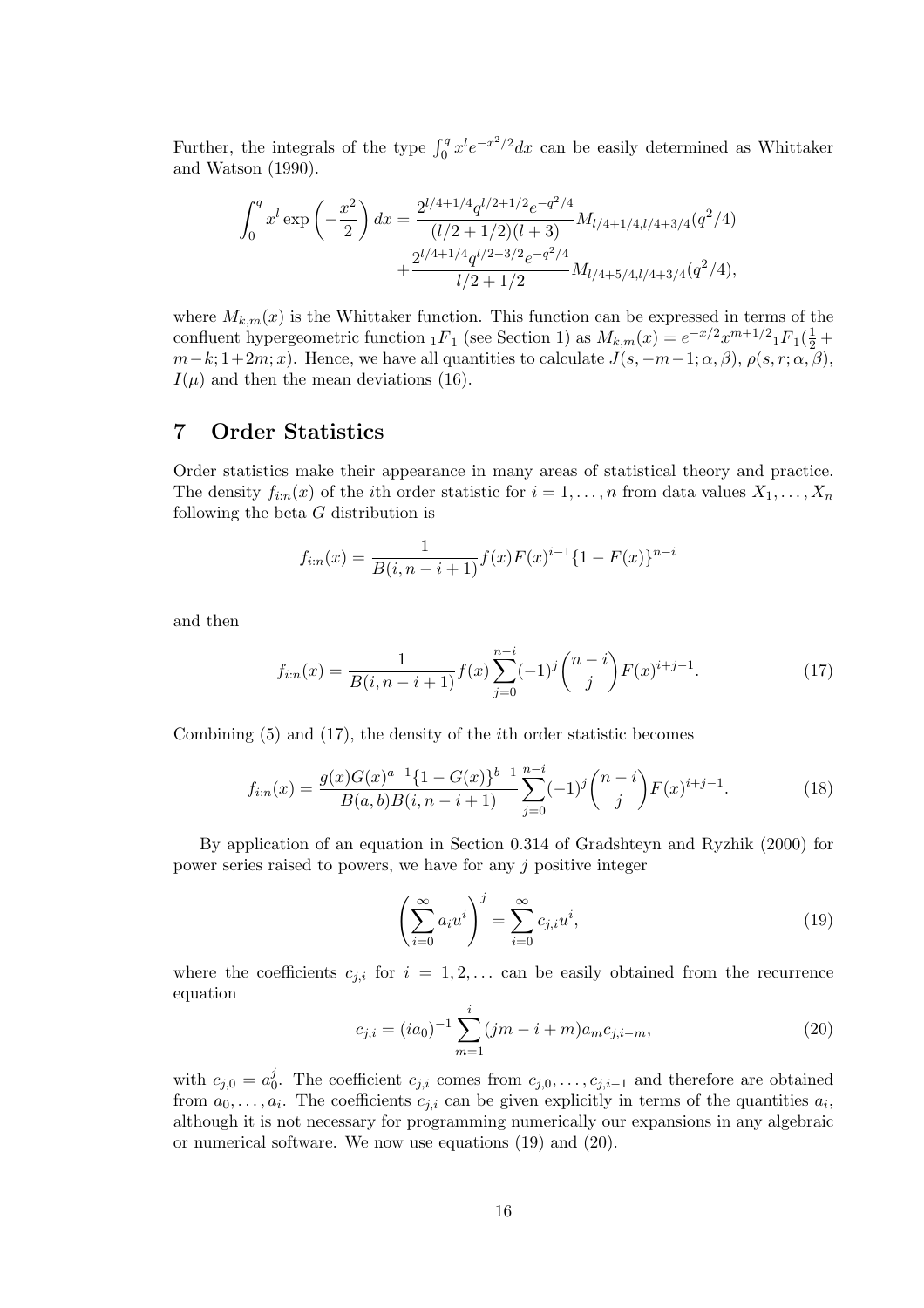For  $a > 0$  integer, we have

$$
F(x)^{i+j-1} = \left(\frac{G(x)^a}{B(a,b)}\right)^{i+j-1} \left(\sum_{r=0}^{\infty} w_r G(x)^r\right)^{i+j-1}.
$$

Substituting  $u = G(x)$  and using equations (19) and (20) yields

$$
f_{i:n}(x) = \sum_{j=0}^{n-i} (-1)^j \frac{g(x)u^{a-1}(1-u)^{b-1}}{B(a,b)^{i+j}B(i,n-i+1)} {n-i \choose j} u^{a(i+j-1)} \sum_{r=0}^{\infty} c_{i+j-1,r} u^r.
$$

For  $b > 0$  real non-integer, we have

$$
f_{i:n}(x) = \sum_{j=0}^{n-i} \sum_{r=0}^{\infty} (-1)^j c_{i+j-1,r} {n-i \choose j} \frac{g(x)(1-u)^{b-1} u^{r+a(i+j)-1}}{B(a,b)^{i+j} B(i,n-i+1)},
$$

and then the power series for  $(1 - u)^{b-1}$  gives

$$
f_{i:n}(x) = \sum_{j=0}^{n-i} \sum_{r,l=0}^{\infty} (-1)^{j+l} c_{i+j-1,r} {n-i \choose j} \frac{g(x)G(x)^{r+l+a(i+j)-1}}{B(a,b)^{i+j}B(i,n-i+1)},
$$
(21)

where

$$
c_{i+j-1,r} = (rw_0)^{-1} \sum_{m=1}^{r} \{ (i+j)m - r \} w_m c_{i+j-1,r-m}.
$$
 (22)

.

If b is a integer, the index l in the sum (21) stops at  $b-1$ .

For  $a > 0$  real non-integer, we have

$$
F(x)^{i+j-1} = \left(\frac{1}{B(a,b)}\right)^{i+j-1} \left(\sum_{r=0}^{\infty} t_r G(x)^r\right)^{i+j-1}
$$

In the same way, using equations (19) and (20), it follows

$$
f_{i:n}(x) = \sum_{j=0}^{n-i} (-1)^j \frac{g(x)u^{a-1}(1-u)^{b-1}}{B(a,b)^{i+j}B(i,n-i+1)} \binom{n-i}{j} \sum_{r=0}^{\infty} c_{i+j-1,r} u^r
$$

For  $b > 0$  real non-integer, we have

$$
f_{i:n}(x) = \sum_{j=0}^{n-i} \sum_{r=0}^{\infty} (-1)^j d_{i+j-1,r} {n-i \choose j} \frac{g(x)(1-u)^{b-1}u^{r+a-1}}{B(a,b)^{i+j}B(i,n-i+1)},
$$

and the power series for  $(1 - u)^{b-1}$  yields

$$
f_{i:n}(x) = \sum_{j=0}^{n-i} \sum_{r,l=0}^{\infty} (-1)^{j+l} d_{i+j-1,r} {n-i \choose j} \frac{g(x)G(x)^{r+l+a-1}}{B(a,b)^{i+j}B(i,n-i+1)},
$$
(23)

where

$$
d_{i+j-1,r} = (rt_0)^{-1} \sum_{m=1}^{r} \{ (i+j)m - r \} t_m d_{i+j-1,r-m}.
$$
 (24)

If b is a integer, the index l in the sum (23) stops at  $b-1$ .

Equations (21) (for  $a > 0$  integer) and (23) (for  $a > 0$  real non-integer) are the main results of this section.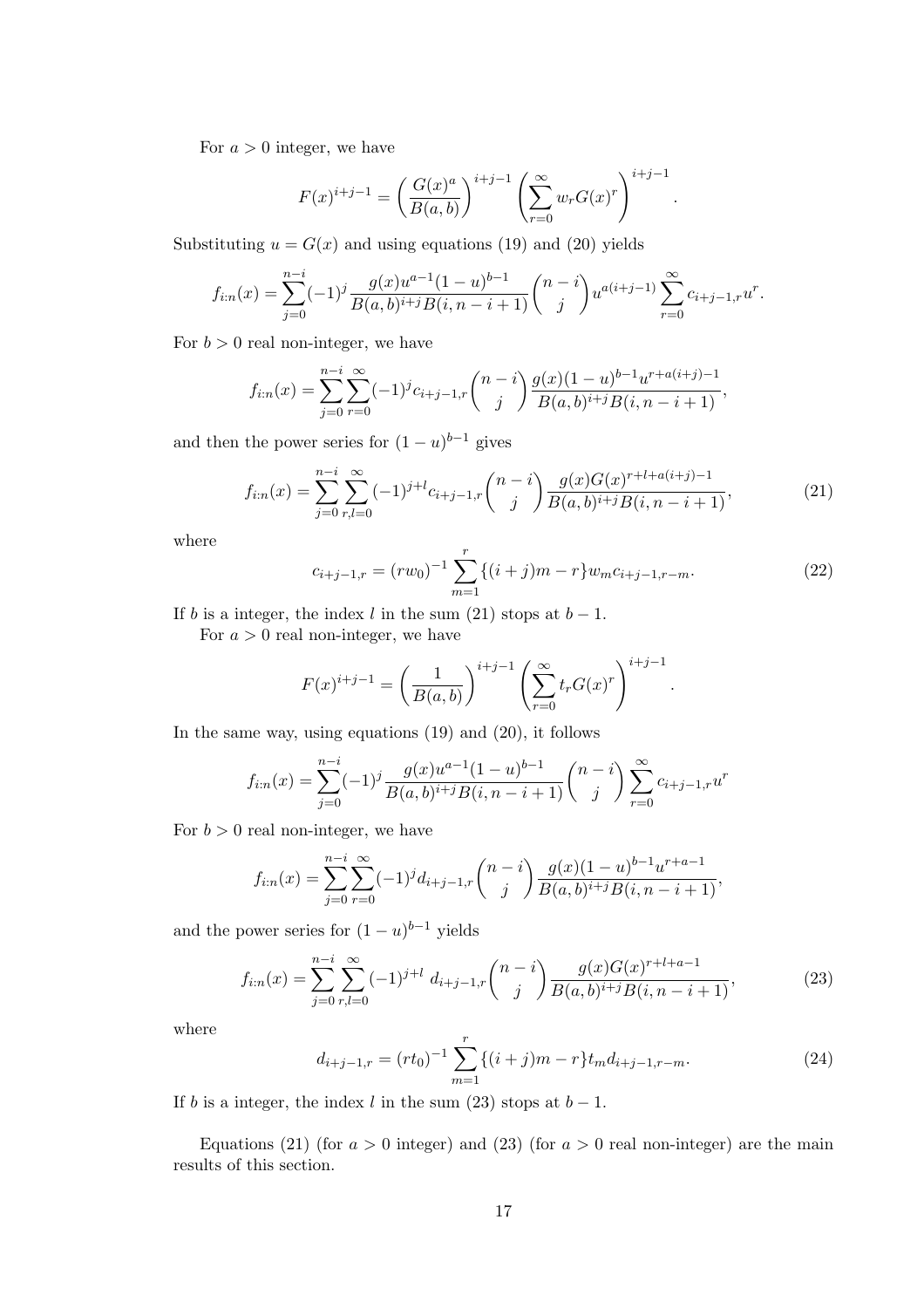# 8 Moments of order statistics

The sth ordinary moment of the *i*th order statistic, say  $X_{i:n}$ , for  $a > 0$  integer, follows from equation (21)

$$
E(X_{i:n}^s) = \sum_{j=0}^{n-i} \sum_{r,l=0}^{\infty} \frac{(-1)^{j+l} c_{i+j-1,r} {n-i \choose j}}{B(a,b)^{i+j} B(i,n-i+1)} \tau_{s,r+a(i+j)+l-1},
$$
\n(25)

where the coefficient  $c_{i+j-1,r}$  is defined in equation (22). If b is an integer, the index l in the above sum stops at  $b-1$ . For  $a > 0$  real non-integer, equation (23) gives

$$
E(X_{i:n}^s) = \sum_{j=0}^{n-i} \sum_{r,l=0}^{\infty} \frac{(-1)^{j+l} d_{i+j-1,r} {n-i \choose j}}{B(a,b)^{i+j} B(i,n-i+1)} \tau_{s,r+a+l-1},
$$
(26)

where  $d_{i+j-1,r}$  is defined in equation (24). If b is an integer, the index l in the above sum stops at  $b-1$ .

Expansions (25) and (26) are the main results of this section. The L-moments are analogous to the ordinary moments but can be estimated by linear combinations of order statistics. They are linear functions of expected order statistics defined by Hosking (1990)

$$
\lambda_{r+1} = r(r+1)^{-1} \sum_{k=0}^{r} \frac{(-1)^k}{k} E(X_{r+1-k:r+1}), \ r = 0, 1, \dots
$$

The first four L-moments are  $\lambda_1 = E(X_{1:1}), \lambda_2 = \frac{1}{2}E(X_{2:2} - X_{1:2}), \lambda_3 = \frac{1}{3}E(X_{3:3} - 2X_{2:3} +$  $X_{1:3}$ ) and  $\lambda_4 = \frac{1}{4}E(X_{4:4} - 3X_{3:4} + 3X_{2:4} - X_{1:4})$ . The L-moments have the advantage that they exist whenever the mean of the distribution exists, even though some higher moments may not exist, and are relatively robust to the effects of outliers. Setting  $s = 1$  in equations (25) and (26), the L-moments follow easily from the means of the order statistics for  $a > 0$ integer and  $a > 0$  real non-integer, respectively.

#### 9 Estimation and Inference

Consider that X follows the BA distribution and let  $\theta = (\alpha, \beta, a, b)^T$  be the parameter vector. The log-likelihood  $\ell = \ell(\alpha, \beta, a, b)$  for a single observation x of X is  $\mathbf{r}$ 

$$
\ell = \log(\beta) - 2\log(x) - \log\{B(a, b)\} + \log\left(\frac{\phi(t)}{\Phi(\alpha)}\right) + (a - 1)\log\left(\frac{\Phi(t)}{\Phi(\alpha)}\right) + (b - 1)\log\left(1 - \frac{\Phi(t)}{\Phi(\alpha)}\right), \quad x > 0,
$$

where  $t = (\alpha - \beta/x)$ . The unit score vector  $U = (\frac{\partial \ell}{\partial \alpha}, \frac{\partial \ell}{\partial \beta}, \frac{\partial \ell}{\partial a}, \frac{\partial \ell}{\partial b})^T$  has components

$$
\frac{\partial \ell}{\partial \alpha} = -t - \frac{\phi(\alpha)}{\Phi(\alpha)} + (a - 1) \left\{ \frac{\phi(t)}{\Phi(t)} - \frac{\phi(\alpha)}{\Phi(\alpha)} \right\} \n- (b - 1) \left\{ \frac{\phi(t) - \phi(\alpha)}{\Phi(\alpha) - \Phi(t)} - \frac{\phi(\alpha)}{\Phi(\alpha)} \right\}, \n\frac{\partial \ell}{\partial \beta} = \frac{1}{\beta} + \frac{t}{x} - (a - 1) \left\{ \frac{\phi(t)}{x\Phi(t)} \right\} + (b - 1) \left[ \frac{\phi(t)}{y \left\{ \Phi(\alpha) - \Phi(t) \right\}} \right], \n\frac{\partial \ell}{\partial a} = \log \left( \frac{\Phi(t)}{\Phi(\alpha)} \right) + \psi(a + b) - \psi(a), \n\frac{\partial \ell}{\partial b} = \log \left( 1 - \frac{\Phi(t)}{\Phi(\alpha)} \right) + \psi(a + b) - \psi(b).
$$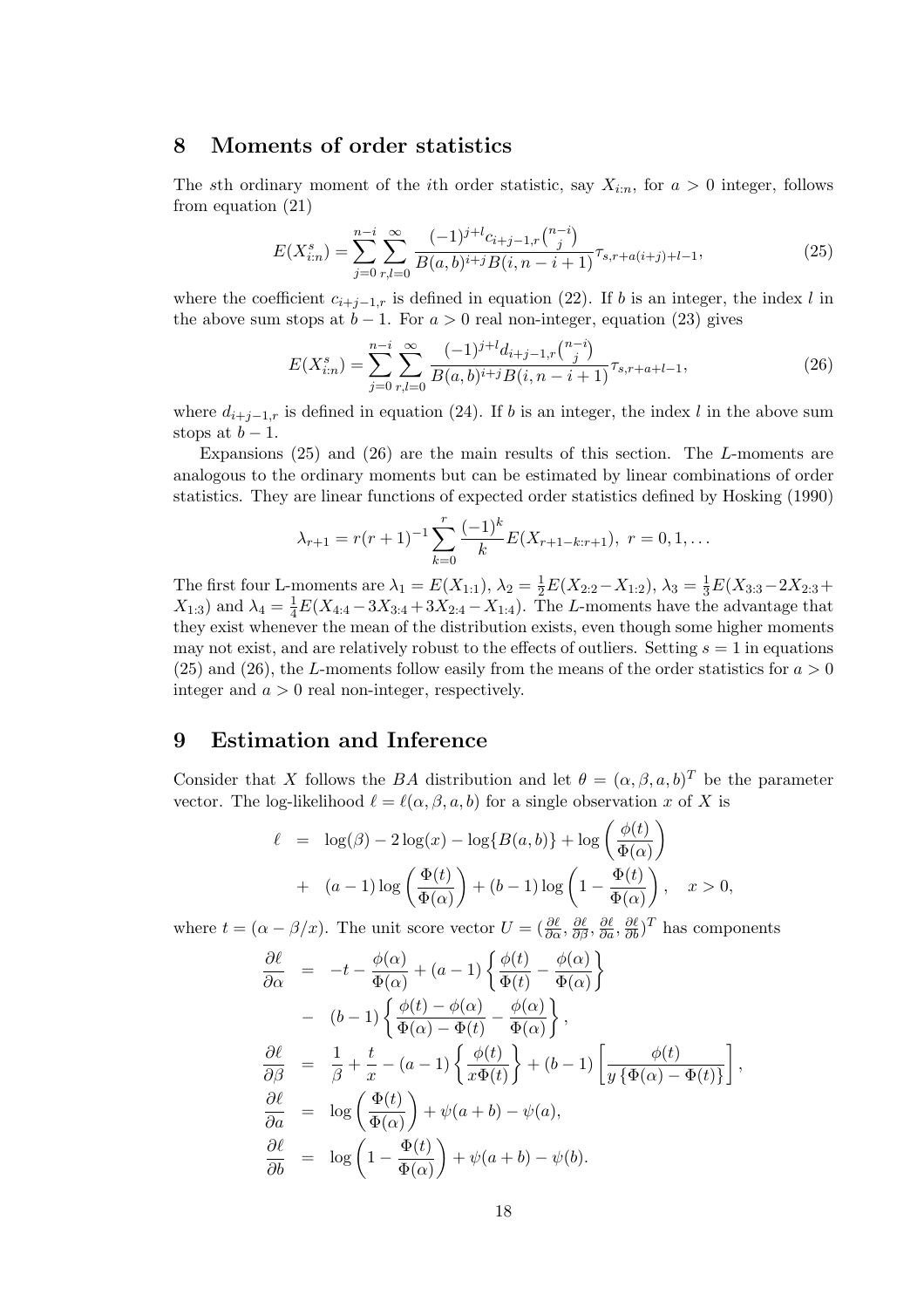The expected value of the score vector vanishes and then

$$
E\left\{\frac{\phi(t)}{\Phi(t)}\right\} = \frac{\phi(\alpha)}{\Phi(\alpha)}, \quad E\left\{\frac{\phi(\alpha) - \phi(t)}{\Phi(\alpha) - \Phi(t)}\right\} = \frac{\phi(\alpha)}{\Phi(\alpha)},
$$

$$
E\left\{\frac{\phi(t)}{x\Phi(t)}\right\} = 0 \text{ and } E\left[\frac{\phi(t)}{x\{\Phi(\alpha) - \Phi(t)\}}\right] = 0.
$$

For a random sample  $x = (x_1, \ldots, x_n)$  of size n from X, the total log-likelihood is  $\ell_n =$ For a random sample  $x = (x_1, \ldots, x_n)$  or size *n* from  $\Lambda$ , the total log-likelihood is  $\ell_n = \ell_n(\alpha, \beta, a, b) = \sum_{i=1}^n \ell^{(i)}$ , where  $\ell^{(i)}$  is the log-likelihood for the *i*th observation (*i* =  $\mathcal{L}_n(\alpha, \beta, a, b) = \sum_{i=1}^{\infty} \mathcal{L}^{\gamma_i}$ , where  $\mathcal{L}^{\gamma_i}$  is the log-normal score function is  $U_n = \sum_{i=1}^n$  $\sum_{i=1}^{n} U^{(i)}$ , where  $U^{(i)}$  has the form given before for  $i = 1, ..., n$ . The MLE  $\hat{\theta}$  of  $\theta$  is obtained numerically from the nonlinear equations  $U_n = 0$ . For interval estimation and hypothesis testing on the parameters in  $\theta$ we require the  $4 \times 4$  unit information matrix

$$
K = K(\theta) = \begin{bmatrix} \kappa_{\alpha,\alpha} & \kappa_{\alpha,\beta} & \kappa_{\alpha,a} & \kappa_{\alpha,b} \\ \kappa_{\beta,\alpha} & \kappa_{\beta,\beta} & \kappa_{\beta,a} & \kappa_{\beta,b} \\ \kappa_{a,\alpha} & \kappa_{a,\beta} & \kappa_{a,a} & \kappa_{a,b} \\ \kappa_{b,\alpha} & \kappa_{b,\beta} & \kappa_{b,a} & \kappa_{b,b} \end{bmatrix}
$$

.

We define the following expectations  $m_{r,s} = E$  $\lceil \frac{1}{1} \rceil$  $\overline{y^r}$  $\int \phi(t)$  $\overline{\Phi(t)}$  $\overline{s_1}$ for  $r = 0, ..., 3$  and  $s = 1, 2$ and  $n_{r,s,t} = E \left[ \frac{\phi(t)^s}{u^{r} \{\Phi(\alpha) - \epsilon\}} \right]$ h i  $\frac{\varphi(t)^{\circ}}{y^{r}\{\Phi(\alpha)-\Phi(t)\}^{t}}$  for  $r=0,\ldots,3$  and  $s,t=1,2$  which can be obtained by numerical integration. The elements of the information matrix  $K$  are given by

$$
\kappa_{\alpha,\alpha} = 1 - \left[ \frac{\alpha \phi(\alpha)}{\Phi(\alpha)} + \left\{ \frac{\phi(\alpha)}{\Phi(\alpha)} \right\}^2 \right] + (a+b-1) \left\{ \frac{\phi(\alpha)}{\Phi(\alpha)} \right\}^2 + (a-1) m_{0,1}^2 \n+ (b-1)E \left\{ \frac{\phi(\alpha) - \phi(t)}{\Phi(\alpha) - \Phi(t)} \right\},
$$
\n
$$
\kappa_{\alpha,\beta} = - \left\{ \alpha + \frac{\phi(\alpha)}{\Phi(\alpha)} \right\} \frac{1}{\beta} + (a-1)\beta m_{2,1} - (a-1) m_{1,2} - (b-1)\beta n_{2,1,2} \n+ (b-1)\phi(\alpha) n_{0,1,2} - (b-1) n_{0,2,2},
$$
\n
$$
\kappa_{\alpha,a} = 0, \quad \kappa_{\alpha,b} = 0,
$$
\n
$$
\kappa_{\beta,\beta} = \frac{1}{\beta^2} + \frac{1}{\beta} \left[ 1 - \alpha \left\{ \alpha + \frac{\phi(\alpha)}{\Phi(\alpha)} \right\} \right] + (a-1) (\alpha m_{2,1} - \beta m_{3,1}) - (b-1) \n\times (\alpha n_{2,1,1} + \beta n_{3,1,1} + n_{1,1,1}^2),
$$
\n
$$
\kappa_{\beta,a} = 0, \quad \kappa_{\beta,b} = 0, \quad \kappa_{a,a} = \psi'(a) - \psi'(a+b), \quad \kappa_{b,b} = \psi'(b) - \psi'(a+b),
$$
\n
$$
\kappa_{a,b} = -\psi'(a+b).
$$

Under conditions that are fulfilled for parameters in the interior of the parameter space but not on the boundary, the asymptotic distribution of

$$
\sqrt{n}(\hat{\theta} - \theta)
$$
 is  $N_4(0, K(\theta)^{-1}).$ 

The asymptotic multivariate normal  $N_4(0, K_n(\hat{\theta})^{-1})$  distribution of  $\hat{\theta}$  can be used to construct approximate confidence intervals and confidence regions for the parameters and for the hazard and survival functions. An asymptotic confidence interval with significance level  $\gamma$  for each parameter  $\theta_i$  is

$$
ACI(\theta_i, 100(1-\gamma)\%) = (\hat{\theta}_i - z_{\gamma/2}\sqrt{\kappa^{\theta_i, \theta_i}}, \hat{\theta}_i + z_{\gamma/2}\sqrt{\kappa^{\theta_i, \theta_i}}),
$$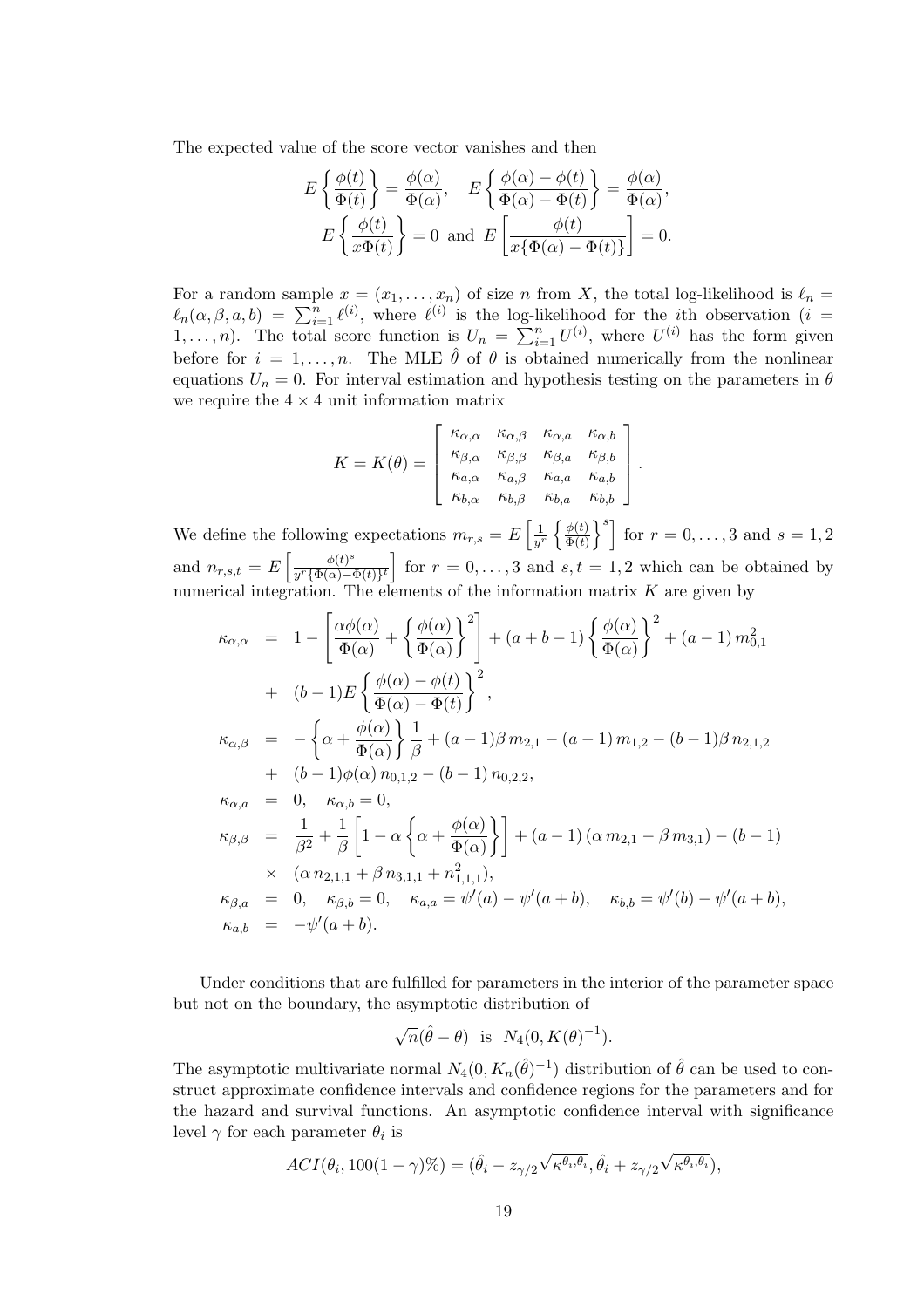where  $\kappa^{\theta_i,\theta_i}$  is the *i*th diagonal element of  $K_n(\theta)^{-1}$  for  $i=1,\ldots,4$  and  $z_{\gamma/2}$  is the quantile  $1 - \gamma/2$  of the standard normal distribution.

The likelihood ratio  $(LR)$  statistic is useful for testing goodness of fit of the  $BA$  distribution and for comparing this distribution with some of its special sub-models. If we consider the partition  $\theta = (\theta_1^T, \theta_2^T)^T$ , tests of hypotheses of the type  $H_0: \theta_1 = \theta_1^{(0)}$  $1^{(0)}$  versus  $H_A: \theta_1 \neq \theta_1^{(0)}$  $_1^{(0)}$  can be performed via LR tests. The LR statistic for testing the null hypothesis  $H_0$  is  $w = 2\{\ell(\hat{\theta}) - \ell(\tilde{\theta})\}$ , where  $\hat{\theta}$  and  $\tilde{\theta}$  are the MLEs of  $\theta$  under  $H_A$  and  $H_0$ , respectively. Under the null hypothesis,  $w \stackrel{d}{\rightarrow} \chi_q^2$ , where q is the dimension of the vector θ<sub>1</sub> of interest. The LR test rejects  $H_0$  if  $w > ξ<sub>γ</sub>$ , where  $ξ<sub>γ</sub>$  denotes the upper 100 $γ$ % point of the  $\chi_q^2$  distribution. For example, we can check if the fit using the BA distribution is statistically "superior" to a fit using the alpha distribution for a given data set by testing  $H_0: a = b = 1$  versus  $H_A: H_0$  is not true.

# 10 Application

In this section we compare the results of fitting the BA distribution, alpha and Birnbaum-Saunders (BS) to two real data sets.

#### 10.1 Data set Glass fibres

The data set studied by Smith, Naylor (1987), which represent the strengths of 1.5 cm glass fibres, measured at the National Physical Laboratory, England. Unfortunately, the units of measurement are not given in the paper. The data set is: 0.55, 0.93, 1.25, 1.36, 1.49, 1.52, 1.58, 1.61, 1.64, 1.68, 1.73, 1.81, 2 ,0.74, 1.04, 1.27, 1.39, 1.49, 1.53, 1.59, 1.61, 1.66, 1.68, 1.76, 1.82, 2.01, 0.77, 1.11, 1.28, 1.42, 1.5, 1.54, 1.6, 1.62, 1.66, 1.69, 1.76, 1.84, 2.24, 0.81, 1.13, 1.29, 1.48, 1.5, 1.55, 1.61, 1.62, 1.66, 1.7, 1.77, 1.84, 0.84, 1.24, 1.3, 1.48, 1.51, 1.55, 1.61, 1.63, 1.67, 1.7, 1.78, 1.89.

The MLEs and the maximized log-likelihood  $\hat{l}_{BA}$  for the BA distribution are

$$
\hat{\alpha} = 0.0100, \,\hat{\beta} = 6.5302, \,\hat{a} = 0.1542, \,\hat{b} = 900.2565
$$
 and  $\hat{l}_{BA} = -22.0736$ ,

whereas the MLEs and the maximized log-likelihood  $\hat{l}_A$  for the alpha distribution are

$$
\hat{\alpha} = 3.0217, \ \hat{\beta} = 4.2616 \text{ and } \hat{l}_A = -45.6037
$$

and the MLEs and the maximized log-likelihood  $\hat{l}_{BS}$  for the BS distribution are

$$
\hat{\alpha} = 0.2621
$$
,  $\hat{\beta} = 1.4566$  and  $\hat{l}_{B-S} = -28.5305$ .

The LR statistic for testing the hypotheses  $H_0$ : alpha ×  $H_A$ : BA is  $w = 2\{-22.0736 (-45.6037)$ } = 47.0602 (p-value = 6.0401 × 10<sup>-11</sup>) and, therefore, we reject the alpha distribution in favor of the BA distribution at significance level of 5%.

We also compute the values of the Akaike information criterion  $(AIC)$  and Bayesian information criterion  $(BIC)$  for the BA, alpha and BS models. We obtain the values  $AIC = 52.1473$  and  $BIC = 60.7198$  for the BA model,  $AIC = 95.2073$  and  $BIC = 95.2073$ 99.4936 for the alpha model and  $AIC = 61.0606$  and  $BIC = 65.3473$  for the BS model. These results indicate that the BA model has the lowest values for the AIC and BIC statistics among the fitted models, and therefore it could be chosen as the best model.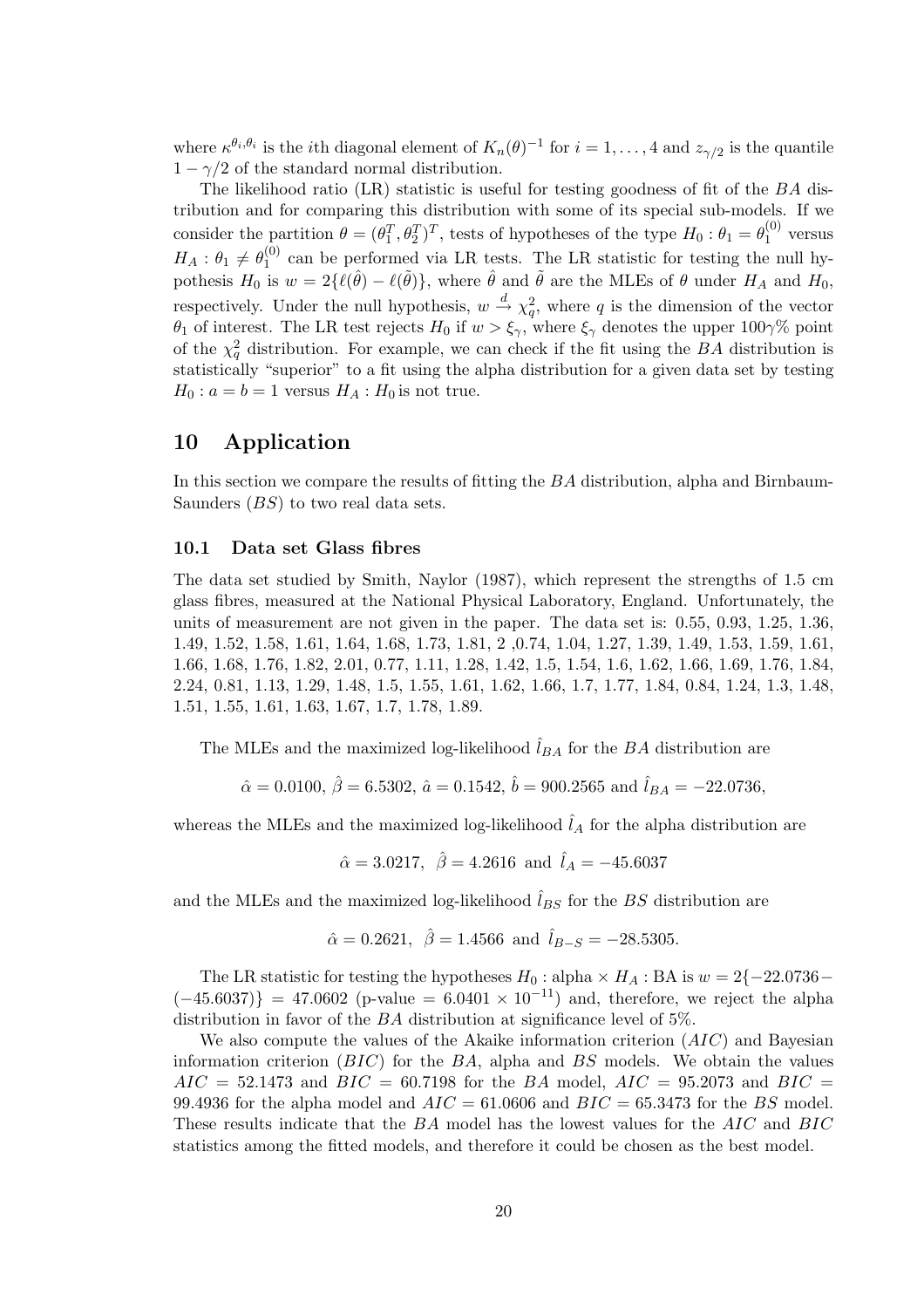#### 10.2 Data set Cattle of Nelore

The data set is obtained from Gusmão (2008). The commercial production of beef cattle in Brazil, which usually comes from cattle of Nelore, seeks to optimize the process trying to get a short time to reach cattle the specific weight in the period from birth to weaning or from weaning to slaughter.For the data with 155 bulls of the Nelore study time (in days) until the animals reach a weight of 160kg for the period from birth to weaning, we use only 69 of these 155 animals. The data set is: 138, 140, 141, 143, 145, 146, 146, 148, 148, 149, 149, 150, 151, 151, 151, 151, 152, 152, 153, 153, 153, 155, 156, 156, 157, 158, 158, 159, 159, 159, 159, 159, 159, 160, 161, 161, 161, 162, 163, 163, 163, 163, 164, 164, 164, 164, 165, 166, 166, 166, 166, 167, 167, 170, 170, 172, 172, 173, 174, 176, 179, 179, 180, 183, 184, 185, 187, 189, 197.

The MLEs and the maximized log-likelihood  $\hat{l}_{BA}$  for the BA distribution are

 $\hat{\alpha}=3.90479,\,\hat{\beta}=331.20523,\,\hat{a}=241.7684,\,\hat{b}=8.5502\,\mathrm{and}\,\hat{l}_{BA}=-269.4547,$ 

whereas for the alpha distribution are

$$
\hat{\alpha} = 13.4166, \ \hat{\beta} = 2155.7369 \text{ and } \hat{l}_A = -272.5163
$$

and for the BS distribution are

 $\hat{\alpha} = 0.0100, \ \hat{\beta} = 170.6750 \text{ and } \hat{l}_{BS} = -3208.401.$ 

The LR statistic for testing the hypotheses  $H_0: alpha \times H_A: BA$  is 6.1232 (p-value= 0.0468) and, therefore, we reject the alpha distribution in favor of the BA distribution at significance level of 5%. The values  $AIC = 542.9094$  and  $BIC = 548.1396$  for the BA distribution,  $AIC = 546.9094$  and  $BIC = 553.5008$  for the alpha distribution and  $AIC = 6420.802$  and  $BIC = 6425.27$  for the BS distribution indicate once again that the BA model has the lowest AIC and BIC values and then it could be taken as the best model.

#### 11 Conclusions

We introduce the four-parameter beta alpha  $(BA)$  distribution which generalizes the alpha distribution proposed by Salvia (1985). This is achieved by (the well known technique) following the idea of the cumulative distribution function of the class of beta generalized distributions proposed by Eugene et al. (2002). The new distribution is quite flexible in analyzing positive data in place of gamma, Weibull, Birnbaum-Saunders, generalized exponential and beta exponential distributions. It is useful to model asymmetric data to the right and uni-modal distributions. We provide a mathematical treatment of the distribution including expansions for the cumulative and density functions, moment generating function, ordinary moments, mean deviations, moments of order statistics and L-moments. The estimation of parameters is approached by the method of maximum likelihood and the expected information matrix is derived. Two applications of the BA distribution are given to show that this distribution could give better fit than other statistical models widely used in lifetime analysis.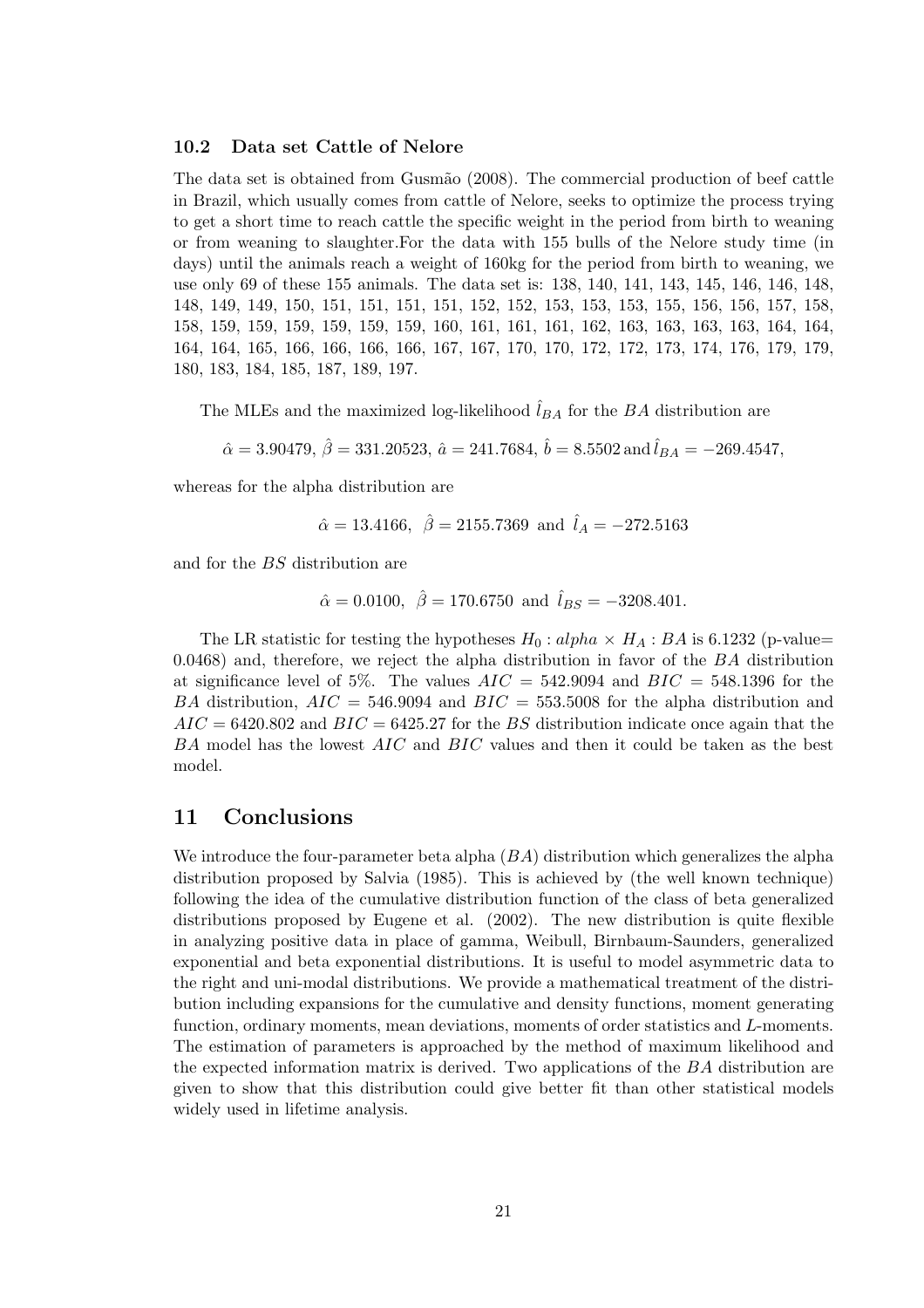# Appendix

We derive an expansion for  $G(x)^\rho$  which holds for  $\rho > 0$  real non-integer. We can write

$$
G(x)^{\rho} = [1 - \{1 - G(x)\}]^{\rho} = \sum_{j=0}^{\infty} {\rho \choose j} (-1)^{j} \{1 - G(x)\}^{j}
$$

and then

$$
G(x)^{\rho} = \sum_{j=0}^{\infty} \sum_{r=0}^{j} (-1)^{j+r} {\binom{\rho}{j}} {\binom{j}{r}} G(x)^{r}.
$$

We can substitute  $\sum_{j=0}^{\infty}$  $\sum_{r=0}^{j}$  for  $\sum_{r=0}^{\infty}$  $\Gamma^{\infty}$  $\sum_{j=r}^{\infty}$  to obtain

$$
G(x)^{\rho} = \sum_{r=0}^{\infty} \sum_{j=r}^{\infty} (-1)^{j+r} {\rho \choose j} {j \choose r} G(x)^{r}.
$$

and then

$$
G(x)^{\rho} = \sum_{r=0}^{\infty} s_r(\rho) G(x)^r,
$$
\n(27)

where

$$
s_r(\rho) = \sum_{j=r}^{\infty} (-1)^{r+j} {\rho \choose j} {\binom{j}{r}}.
$$
\n(28)

Equations (27) and (28) are used in Section 4.

## References

Eugene, N., Lee, C., Famoye, F. (2002). Beta-normal distribution and its applications. Commun. Statist. - Theory and Methods 31:497-512.

Gradshteyn, I. S., Ryzhik, I. M. (2000). Table of integrals, series, and products. Academic Press, San Diego.

Greenwood, J., Landwehr, J., Matalas, N. (1979). Probability Weighted Moments: Definition and Relation to parameters of Several Distributions Expressable in Inverse Form. Water Resources Research vol 15 No 5, 1049-1054.

Gusm˜ao, S. F. R. (2008). Uma abordagem bayesiana: distribution Weibull inversa generalizada. Dissertação de Mestrado. UFRPE. Recife.

Hosking, J. R. M. (1990). L-moments: analysis and estimation of distributions using linear combinations of order statistics. J. Royal Statist. Soc. B 52:105-124.

Katsev, P. G. (1968). Statistical methods in the study of cutting tools(Russian), Mashinostroyeniye, Moscow.

Nadarajah, S., Gupta, A. K. (2004). The beta Fréchet distribution. Far East Journal of Theoretical Statistics 14:15-24.